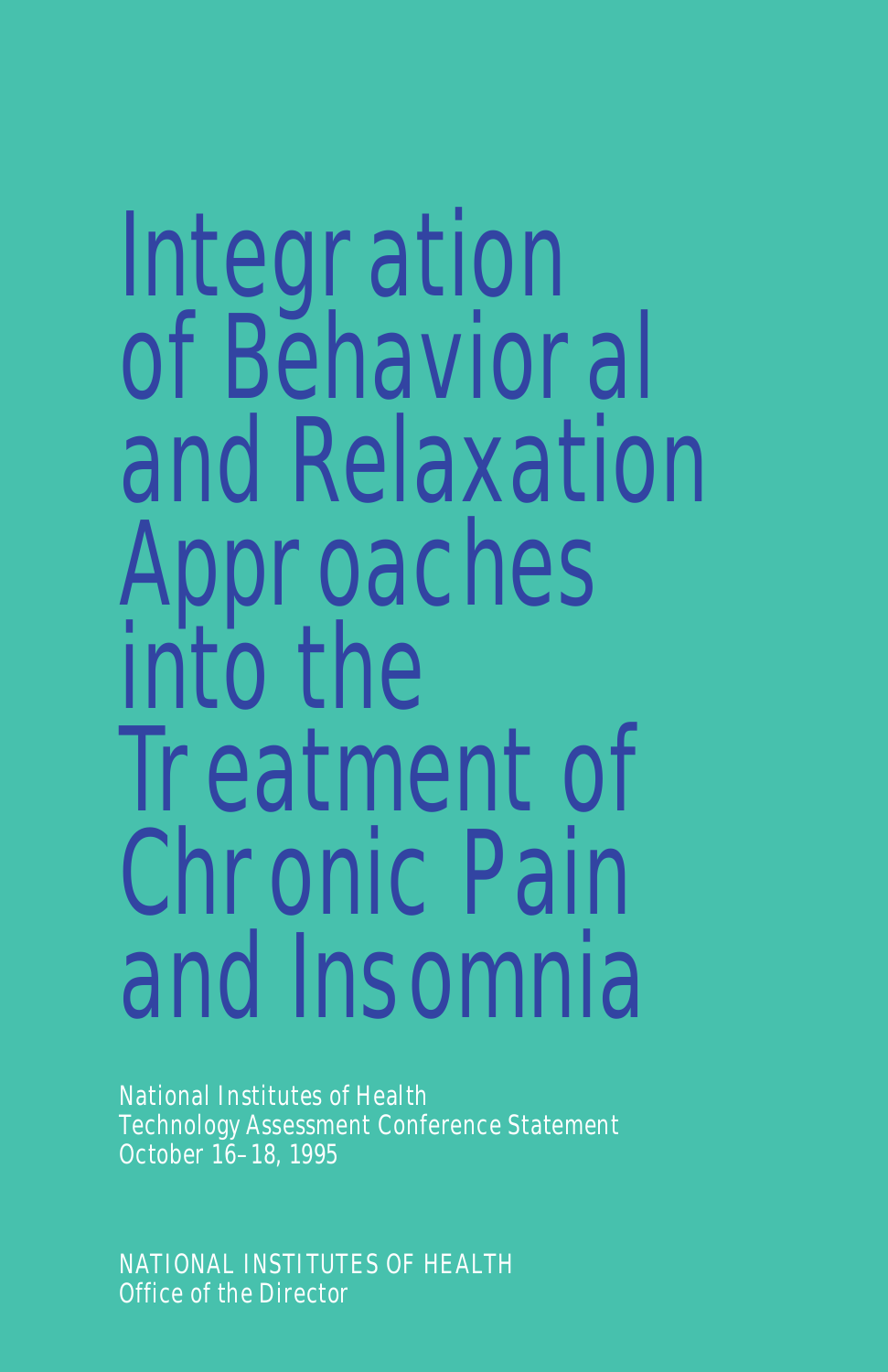# **About the NIH Technology Assessment Program**

*NIH Technology Assessment Conferences and Workshops are convened to evaluate available scientific information related to a biomedical technology. The resultant NIH Technology Assessment Statements and published reports are intended to advance understanding of the technology or issue in question and to be useful to health professionals and the public.* 

*Some Technology Assessment Conferences and Workshops adhere to the NIH Consensus Development Conference (CDC) format because the process is altogether appropriate for evaluating highly controversial, publicized, or politicized issues. In the CDC format, NIH Technology Assessment Statements are prepared by a nonadvocate, non-Federal panel of experts, based on (1) presentations by investigators working in areas relevant to the consensus questions during a 11 /2 day public session, (2) questions and statements from conference attendees during open discussion periods that are part of the public session, and (3) closed deliberations by the panel during the remainder of the second day and morning of the third. Each statement is an independent report of the panel and is not a policy statement of the NIH or the Federal Government.* 

*Other Technology Assessment Conferences and Workshops are organized around unique formats. Usually, speakers present findings or perspectives on the issue. Policy implications may be discussed. The public is invited to address questions to the speakers. A report of the findings can emerge in one of a variety of formats including publication in a clinical or scientific journal.* 

# **Reference Information**

*For making bibliographic reference to this technology assessment statement, it is recommended that the following format be used, with or without source abbreviations, but without authorship attribution:*  Integration of Behavioral and Relaxation Approaches into the Treatment of Chronic Pain and Insomnia. NIH Technol Assess Statement 1995 Oct 16–18; 1-34.

# **Publications Ordering Information**

*NIH Consensus Statements, NIH Technology Assessment Statements, and related materials are available by writing to the NIH Consensus Program Information Center, P.O. Box 2577, Kensington, Maryland 20891; by calling toll free 1-888-NIH-CONSENSUS (1-888-644-2667); or by visiting the NIH Consensus Development Program home page on the World Wide Web at http://consensus.nih.gov.*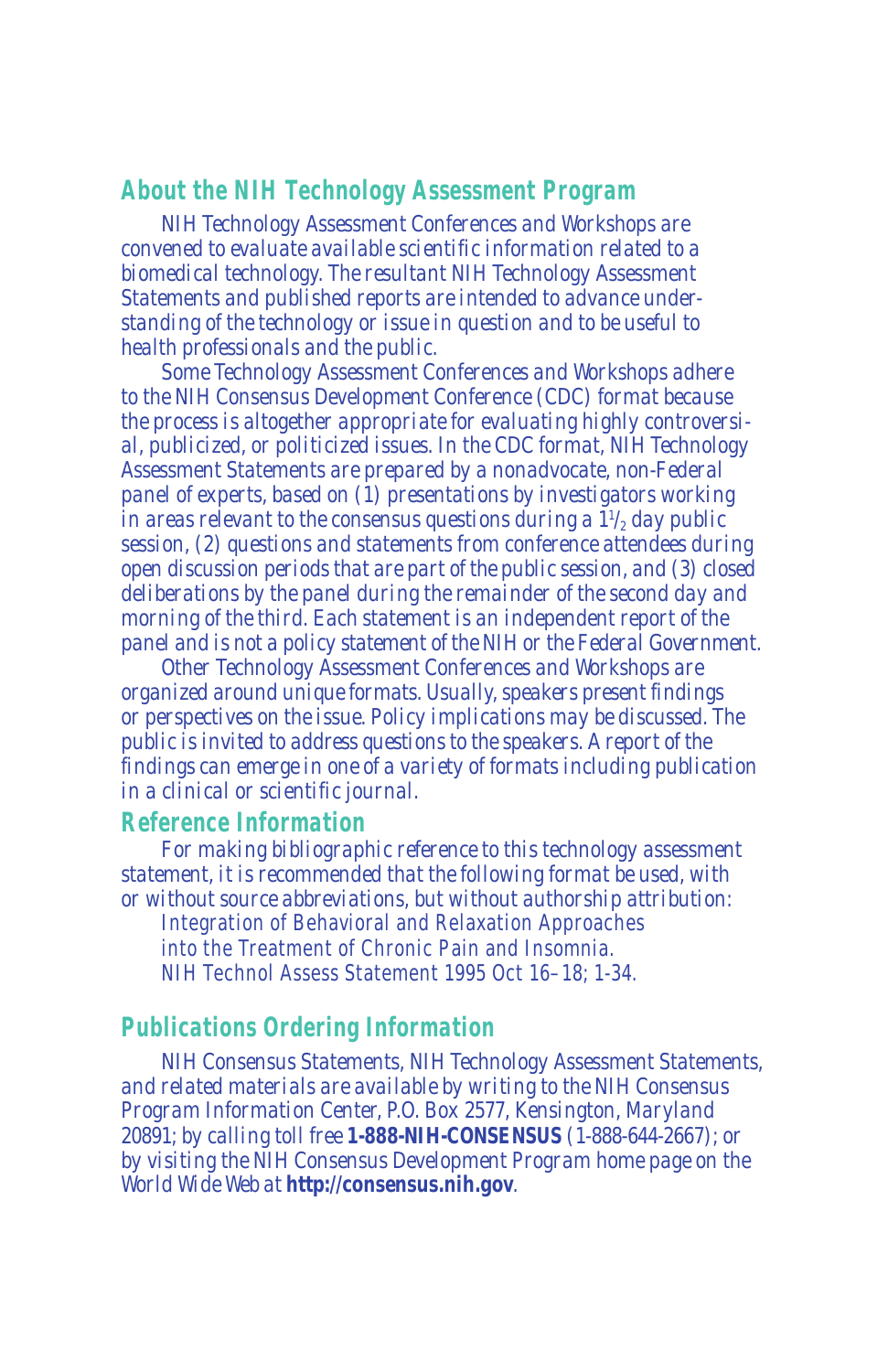# Integration of Behavioral and Relaxation Approaches into the Treatment of Chronic Pain and Insomnia

National Institutes of Health Technology Assessment Conference Statement October 16–18, 1995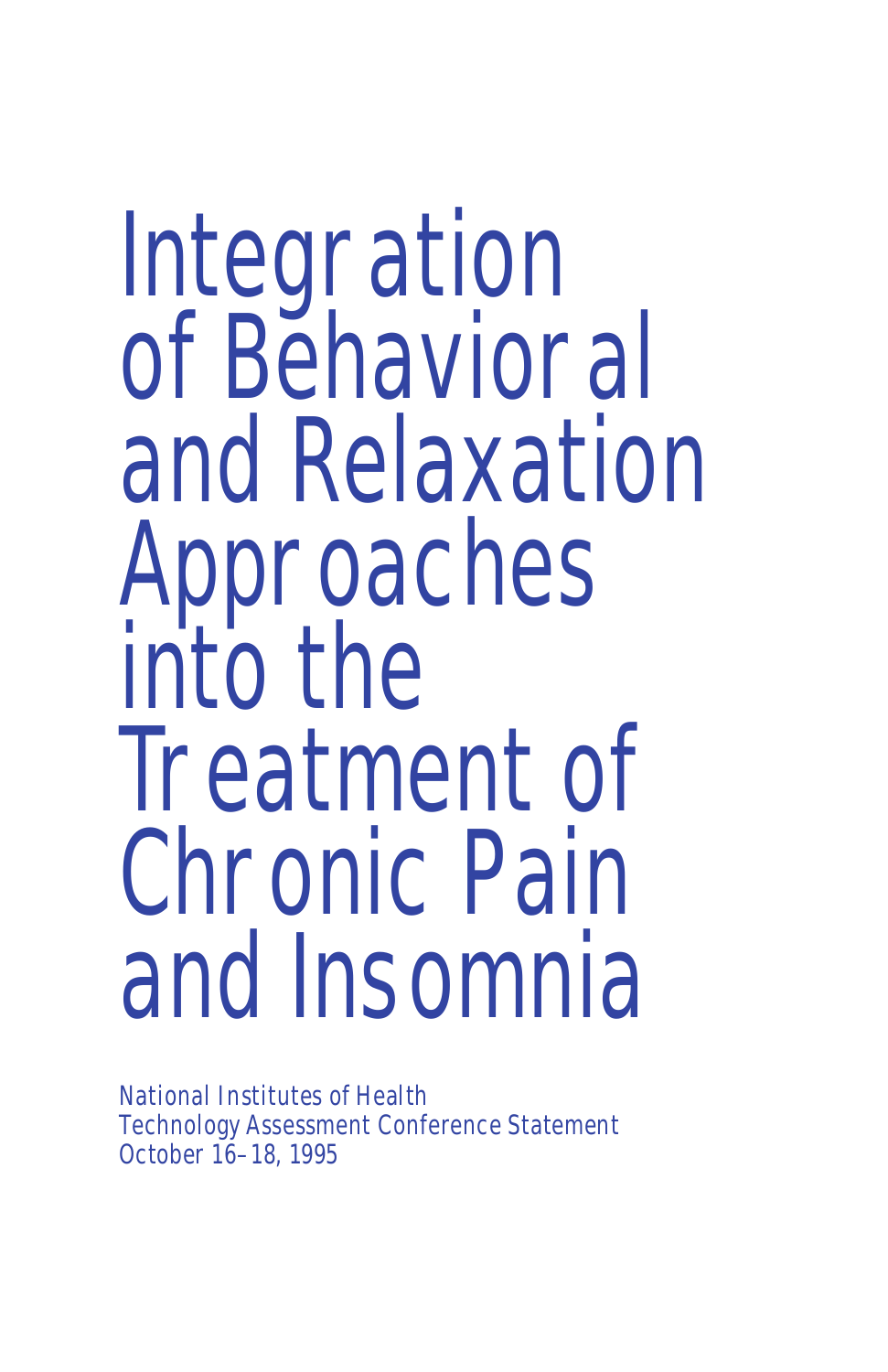# *Abstract*

**Objective.** To provide physicians with a responsible assessment of the integration of behavioral and relaxation approaches into the treatment of chronic pain and insomnia.

**Participants.** A non-Federal, nonadvocate, 12-member panel representing the fields of family medicine, social medicine, psychiatry, psychology, public health, nursing, and epidemiology. In addition, 23 experts in behavioral medicine, pain medicine, sleep medicine, psychiatry, nursing, psychology, neurology, and behavioral and neurosciences presented data to the panel and a conference audience of 528.

**Evidence.** The literature was searched through Medline and an extensive bibliography of references was provided to the panel and the conference audience. Experts prepared abstracts with relevant citations from the literature. Scientific evidence was given precedence over clinical anecdotal experience.

**Assessment Process.** The panel, answering predefined questions, developed their conclusions based on the scientific evidence presented in open forum and the scientific literature. The panel composed a draft statement that was read in its entirety and circulated to the experts and the audience for comment. Thereafter, the panel resolved conflicting recommendations and released a revised statement at the end of the conference. The panel finalized the revisions within a few weeks after the conference.

**Conclusions.** A number of well-defined behavioral and relaxation interventions now exist and are effective in the treatment of chronic pain and insomnia. The panel found strong evidence for the use of relaxation techniques in reducing chronic pain in a variety of medical conditions as well as strong evidence for the use of hypnosis in alleviating pain associated with cancer. The evidence was moderate for the effectiveness of cognitive-behavioral techniques and biofeedback in relieving chronic pain. Regarding insomnia, behavioral techniques, particularly relaxation and biofeedback, produce improvements in some aspects of sleep, but it is questionable whether the magnitude of the improvement in sleep onset and total sleep time is clinically significant.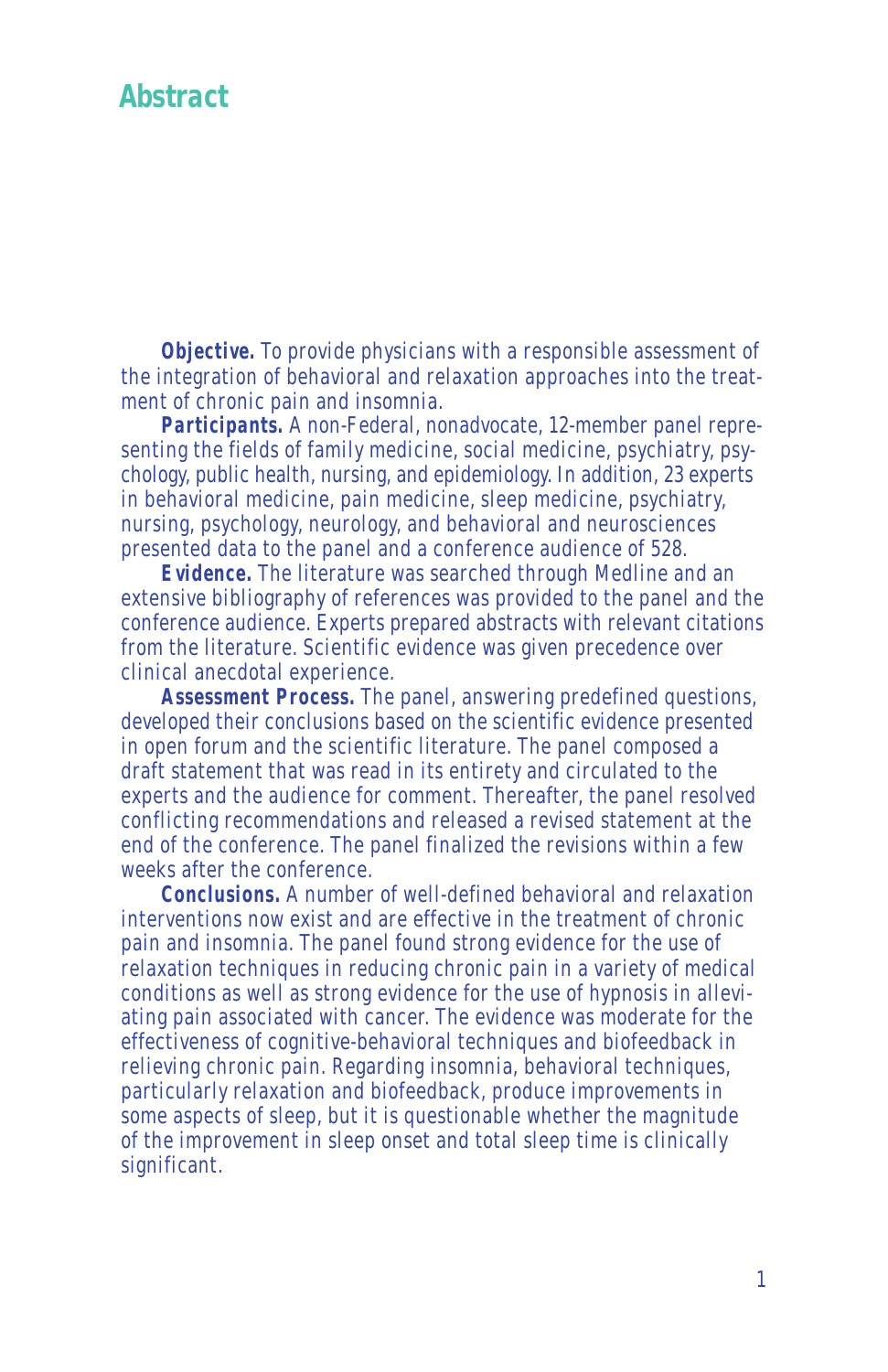# *Introduction*

Chronic pain and insomnia afflict millions of Americans. Despite the acknowledged importance of psychosocial and behavioral factors in these disorders, treatment strategies have tended to focus on biomedical interventions such as drugs and surgery. The purpose of this conference was to examine the usefulness of integrating behavioral and relaxation approaches with biomedical interventions in clinical and research settings to improve the care of patients with chronic pain and insomnia.

Assessments of more consistent and effective integration of these approaches required the development of precise definitions of the most frequently used techniques, which include relaxation, meditation, hypnosis, biofeedback (BF), and cognitive-behavioral therapy (CBT). It was also necessary to examine how these approaches have been previously used with medical therapies in the treatment of chronic pain and insomnia and to evaluate the efficacy of such integration to date.

To address these issues, the Office of Alternative Medicine and the Office of Medical Applications of Research, National Institutes of Health, convened a Technology Assessment Conference on Integration of Behavioral and Relaxation Approaches into the Treatment of Chronic Pain and Insomnia. The conference was cosponsored by the National Institute of Mental Health, the National Institute of Dental Research, the National Heart, Lung, and Blood Institute, the National Institute on Aging, the National Cancer Institute, the National Institute of Nursing Research, the National Institute of Neurological Disorders and Stroke, and the National Institute of Arthritis and Musculoskeletal and Skin Diseases.

This technology assessment conference (1) reviewed data on the relative merits of specific behavioral and relaxation interventions and identified biophysical and psychological factors that might predict the outcome of applying these techniques and (2) examined the mechanisms by which behavioral and relaxation approaches could lead to greater clinical effectiveness.

The conference brought together experts in behavioral medicine, pain medicine, sleep medicine, psychiatry, nursing, psychology, neurology,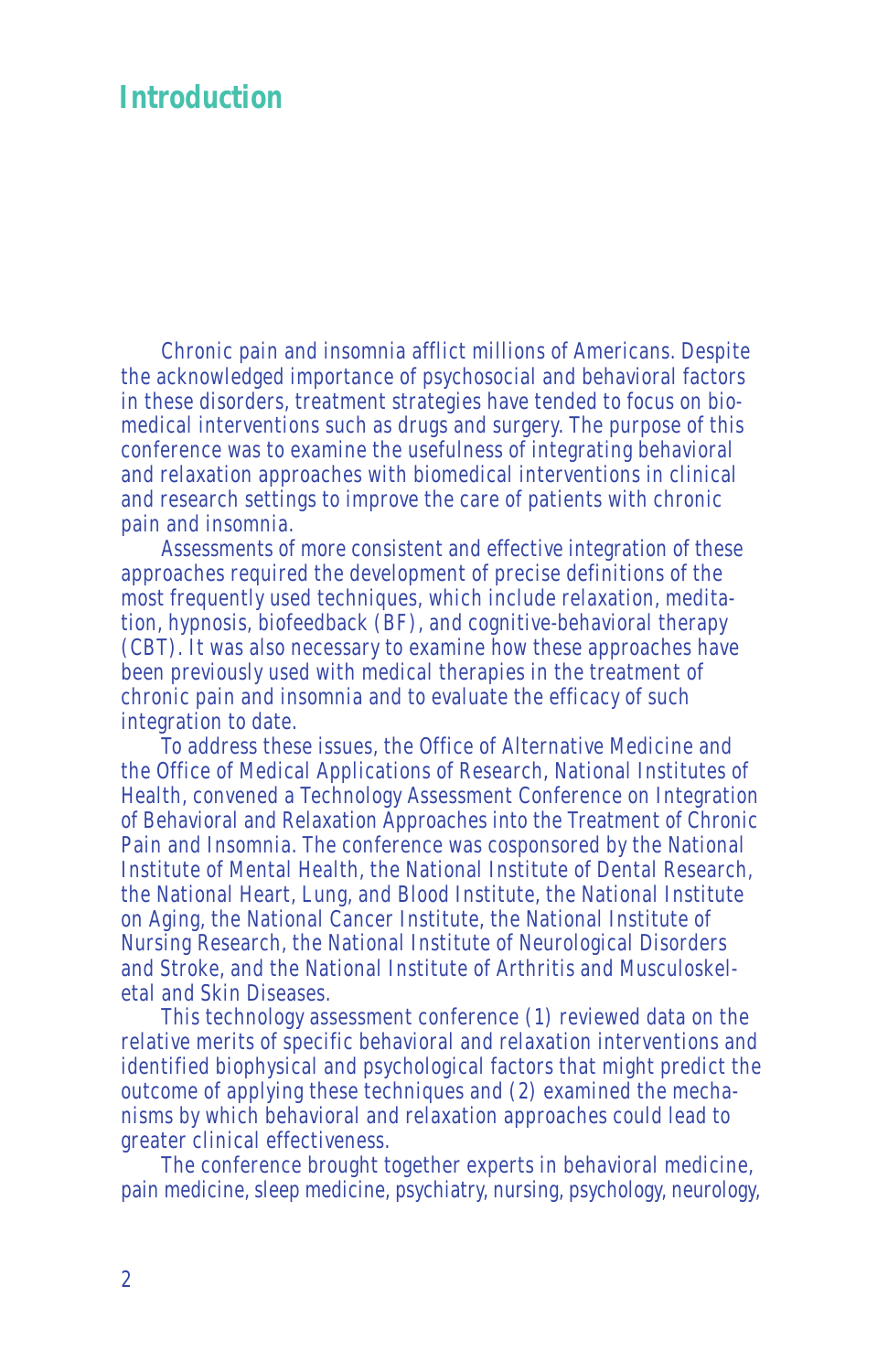behavioral science, and neuroscience as well as representatives from the public. After 11 /2 days of presentations and audience discussion, an independent, non-Federal panel weighed the scientific evidence and developed a draft statement that addressed the following five questions:

- What behavioral and relaxation approaches are used for conditions such as chronic pain and insomnia?
- How successful are these approaches?
- How do these approaches work?
- Are there barriers to the appropriate integration of these approaches into health care?
- What are the significant issues for future research and applications?

The suffering and disability from these disorders result in a heavy burden for individual patients, their families, and their communities. There is also a burden to the Nation in terms of billions of dollars lost as a consequence of functional impairment. To date, conventional medical and surgical approaches have failed— at considerable expense to adequately address these problems. It is hoped that this technology assessment statement, which is based on rigorous examination of current knowledge and practice and makes recommendations for research and application, will help reduce suffering and improve the functional capacity of affected individuals.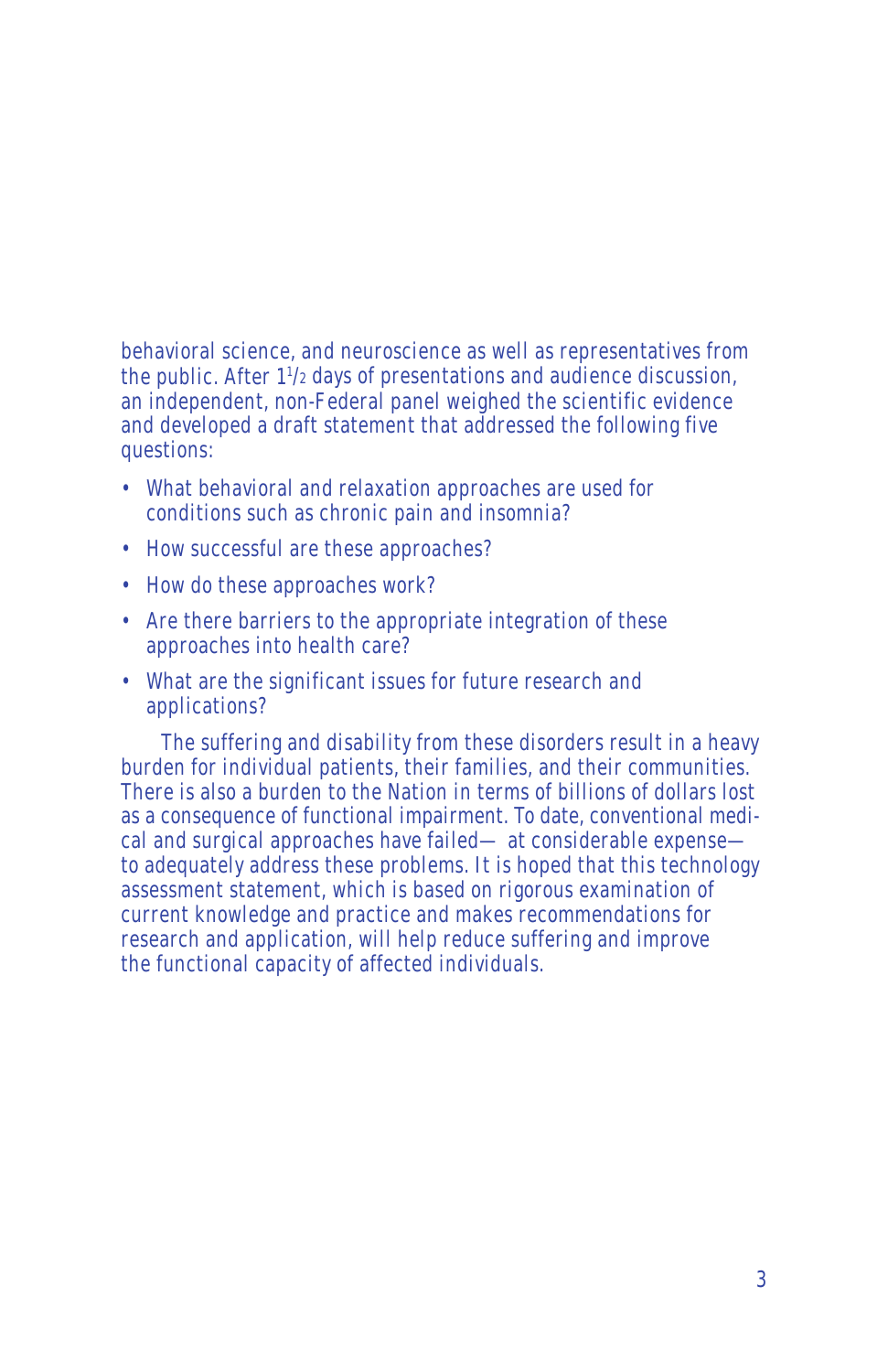# Question 1: *What Behavioral and Relaxation Approaches Are Used for Conditions such as Chronic Pain and Insomnia?*

# **Pain**

Pain is defined by the International Association for the Study of Pain as an unpleasant sensory and emotional experience associated with actual or potential tissue damage or described in terms of such damage. It is a complex, subjective, perceptual phenomenon with a number of contributing factors that are uniquely experienced by each individual. Pain is typically classified as acute, cancer-related, and chronic nonmalignant. Acute pain is associated with a noxious event. Its severity is generally proportional to the degree of tissue injury and is expected to diminish with healing and time. Cancer-related pain presents with acute episodes plus the circumstances of chronic pain because of its duration and the psychological issues inherent with malignant disease. Chronic nonmalignant pain frequently develops following an injury but persists long after a reasonable period of healing. Its underlying causes may not be readily discernible, and the pain is disproportionate to demonstrable tissue damage. It is frequently accompanied by alteration of sleep; mood; and sexual, vocational, and avocational function.

## **Insomnia**

Insomnia may be defined as a disturbance or perceived disturbance of the usual sleep pattern of the individual that has troublesome consequences. These consequences may include daytime fatigue and drowsiness, irritability, anxiety, depression, and somatic complaints. Categories of disturbed sleep are (1) inability to fall asleep, (2) inability to maintain sleep, and (3) early awakening.

## **Selection Criteria**

A variety of behavioral and relaxation approaches are used for conditions such as chronic pain and insomnia. The specific approaches that were addressed in this technology assessment conference were selected using three important criteria. First, somatically directed therapies with behavioral components (e.g., physical therapy, occupational therapy, acupuncture) were not considered. Second, the approaches were drawn from those reported in the scientific literature.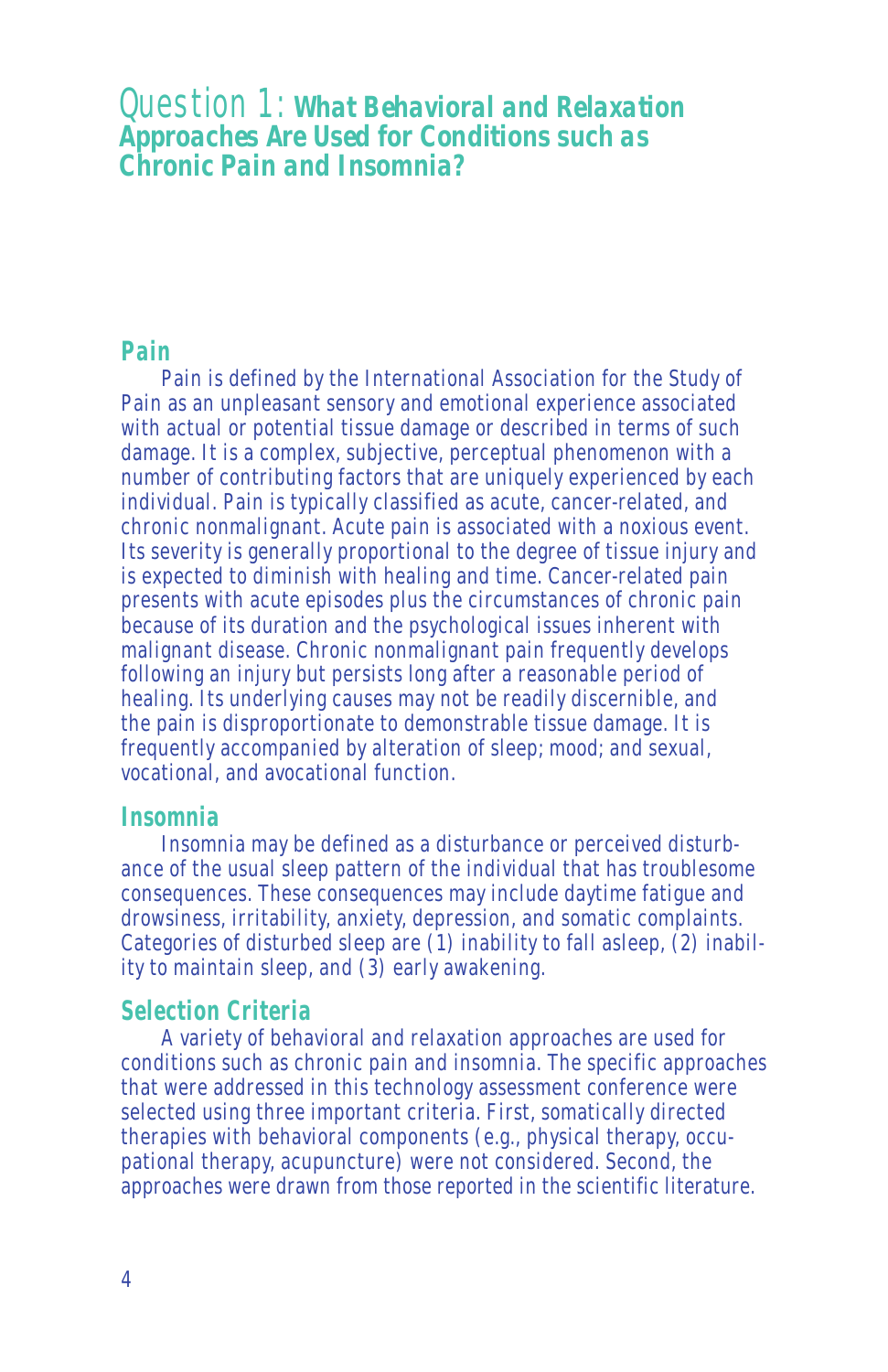Many commonly used behavioral approaches are not specifically incorporated into conventional medical care. For example, religious and spiritual approaches, which are among the most commonly used health-related actions by the U.S. population, were not considered in this conference. Third, the approaches are a subset of those discussed in the literature and represent those selected by the conference organizers as most commonly used in clinical settings in the United States. Several commonly used clinical interventions such as music, dance, recreational, and art therapies were not addressed.

# **Relaxation Techniques**

Relaxation techniques are a group of behavioral therapeutic approaches that differ widely in their philosophical bases as well as in their methodologies and techniques. Their primary objective is the achievement of nondirected relaxation, rather than direct achievement of a specific therapeutic goal. They all share two basic components: (1) repetitive focus on a word, sound, prayer, phrase, body sensation, or muscular activity and (2) the adoption of a passive attitude toward intruding thoughts and a return to the focus. These techniques induce a common set of physiologic changes that result in decreased metabolic activity. Relaxation techniques may also be used in stress management (as self-regulatory techniques) and have been divided into deep and brief methods.

## *Deep Methods*

Deep methods include autogenic training, meditation, and progressive muscle relaxation (PMR). Autogenic training consists of imagining a peaceful environment and comforting bodily sensations. Six basic focusing techniques are used: heaviness in the limbs, warmth in the limbs, cardiac regulation, centering on breathing, warmth in the upper abdomen, and coolness in the forehead. Meditation is a selfdirected practice for relaxing the body and calming the mind. A large variety of meditation techniques are in common use; each has its own proponents. Meditation generally does not involve suggestion, autosuggestion, or trance. The goal of mindfulness meditation is development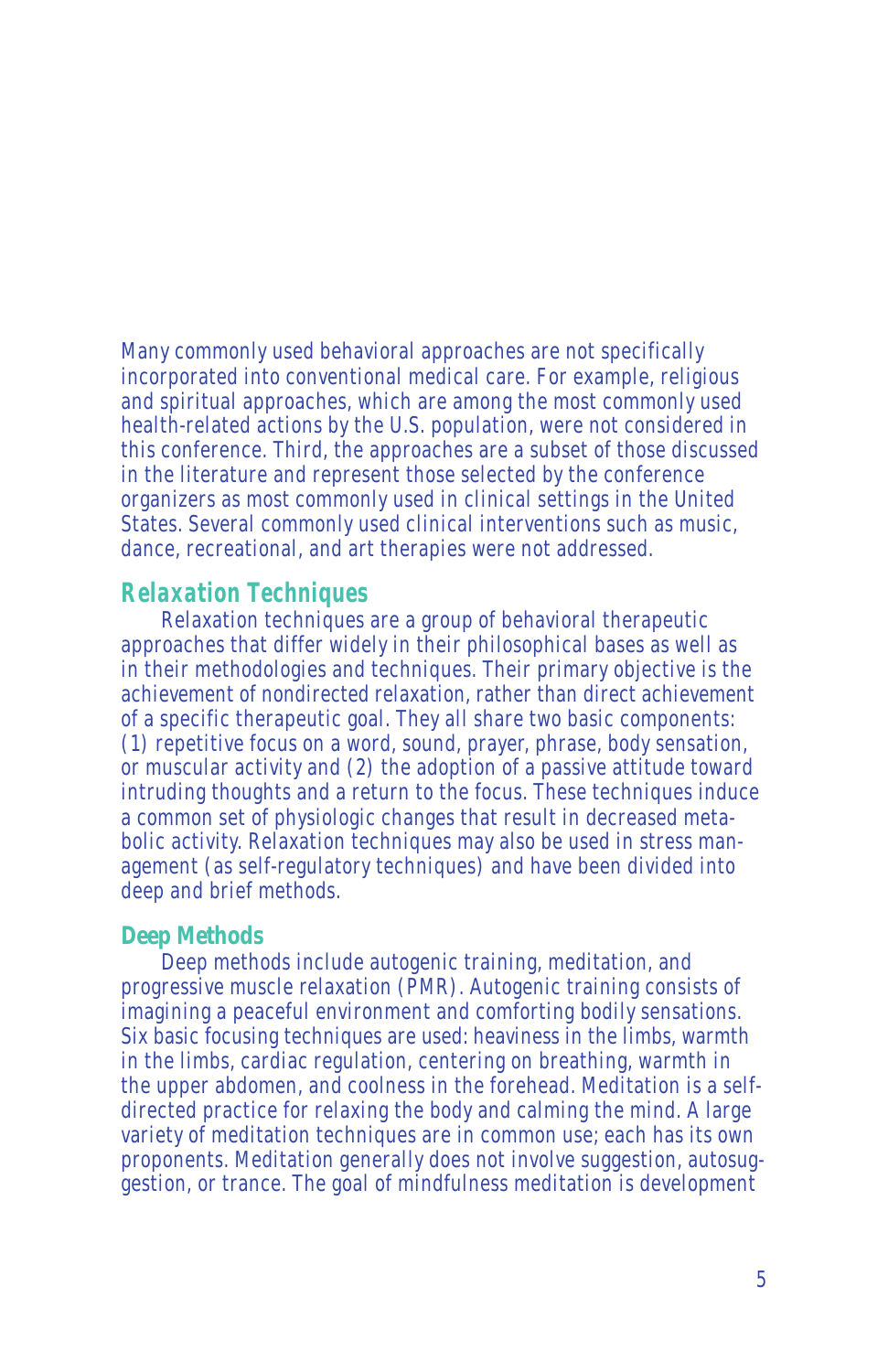of a nonjudgmental awareness of bodily sensations and mental activities occurring in the present moment. Concentration meditation trains the person to passively attend to a bodily process, a word, and/or a stimulus. Transcendental meditation focuses on a "suitable" sound or thought (the mantra) without attempting to actually concentrate on the sound or thought. There are also many movement meditations, such as yoga and the walking meditation of Zen Buddhism. PMR focuses on reducing muscle tone in major muscle groups. Each of 15 major muscle groups is tensed and then relaxed in sequence.

## *Brief Methods*

The brief methods, which include self-control relaxation, paced respiration, and deep breathing, generally require less time to acquire or practice and often represent abbreviated forms of a corresponding deep method. For example, self-control relaxation is an abbreviated form of PMR. Autogenic training may be abbreviated and converted to a self-control format. Paced respiration teaches patients to maintain slow breathing when anxiety threatens. Deep breathing involves taking several deep breaths, holding them for 5 seconds, and then exhaling slowly.

## **Hypnotic Techniques**

Hypnotic techniques induce states of selective attentional focusing or diffusion combined with enhanced imagery. They are often used to induce relaxation and also may be a part of CBT. The techniques have pre- and postsuggestion components. The presuggestion component involves attentional focusing through the use of imagery, distraction, or relaxation, and has features that are similar to other relaxation techniques. Subjects focus on relaxation and passively disregard intrusive thoughts. The suggestion phase is characterized by introduction of specific goals; for example, analgesia may be specifically suggested. The postsuggestion component involves continued use of the new behavior following termination of hypnosis. Individuals vary widely in their hypnotic susceptibility and suggestibility, although the reasons for these differences are incompletely understood.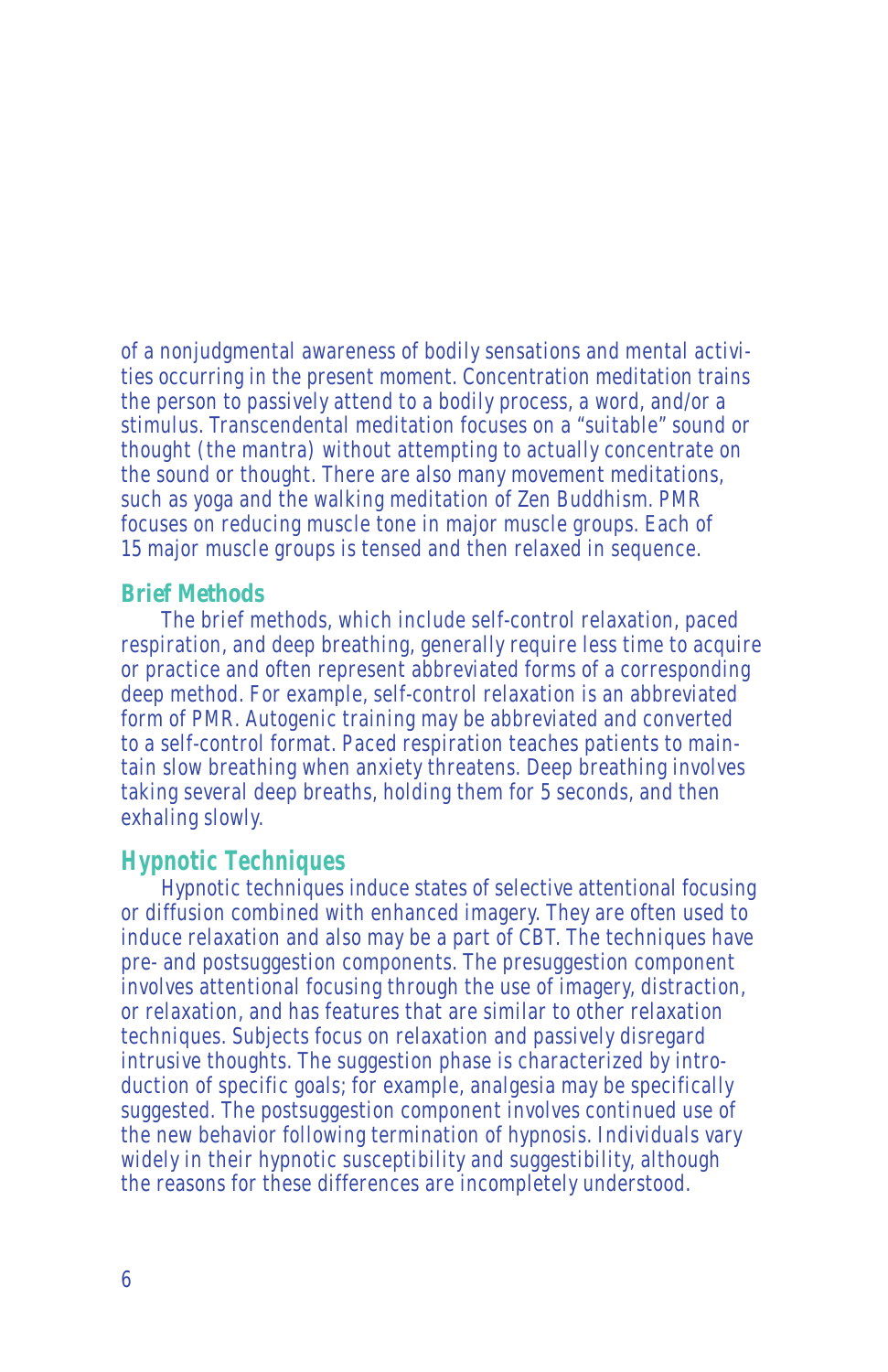# **Biofeedback Techniques**

BF techniques are treatment methods that use monitoring instruments of various degrees of sophistication. BF techniques provide patients with physiologic information that allows them to reliably influence psychophysiological responses of two kinds: (1) responses not ordinarily under voluntary control and (2) responses that ordinarily are easily regulated but for which regulation has broken down. Technologies that are commonly used include electromyography (EMG BF), electroencephalography, thermometers (thermal BF), and galvanometry (electrodermal BF). BF techniques often induce physiological responses similar to those of other relaxation techniques.

# **Cognitive-Behavioral Therapy**

CBT attempts to alter patterns of negative thoughts and dysfunctional attitudes in order to foster more healthy and adaptive thoughts, emotions, and actions. These interventions share four basic components: education, skills acquisition, cognitive and behavioral rehearsal, and generalization and maintenance. Relaxation techniques are frequently included as a behavioral component in CBT programs. The specific programs used to implement the four components can vary considerably.

Each of the aforementioned therapeutic modalities may be practiced individually, or they may be combined in multimodal approaches to manage chronic pain or insomnia.

# **Relaxation and Behavioral Techniques for Insomnia**

Relaxation and behavioral techniques corresponding to those used for chronic pain may also be used for specific types of insomnia. Cognitive relaxation, various forms of BF, and PMR may all be used to treat insomnia. In addition, the following behavioral approaches are generally used to manage insomnia:

**Sleep hygiene**, which involves educating patients about behaviors that may interfere with the sleep process, with the hope that education about maladaptive behaviors will lead to behavioral modification.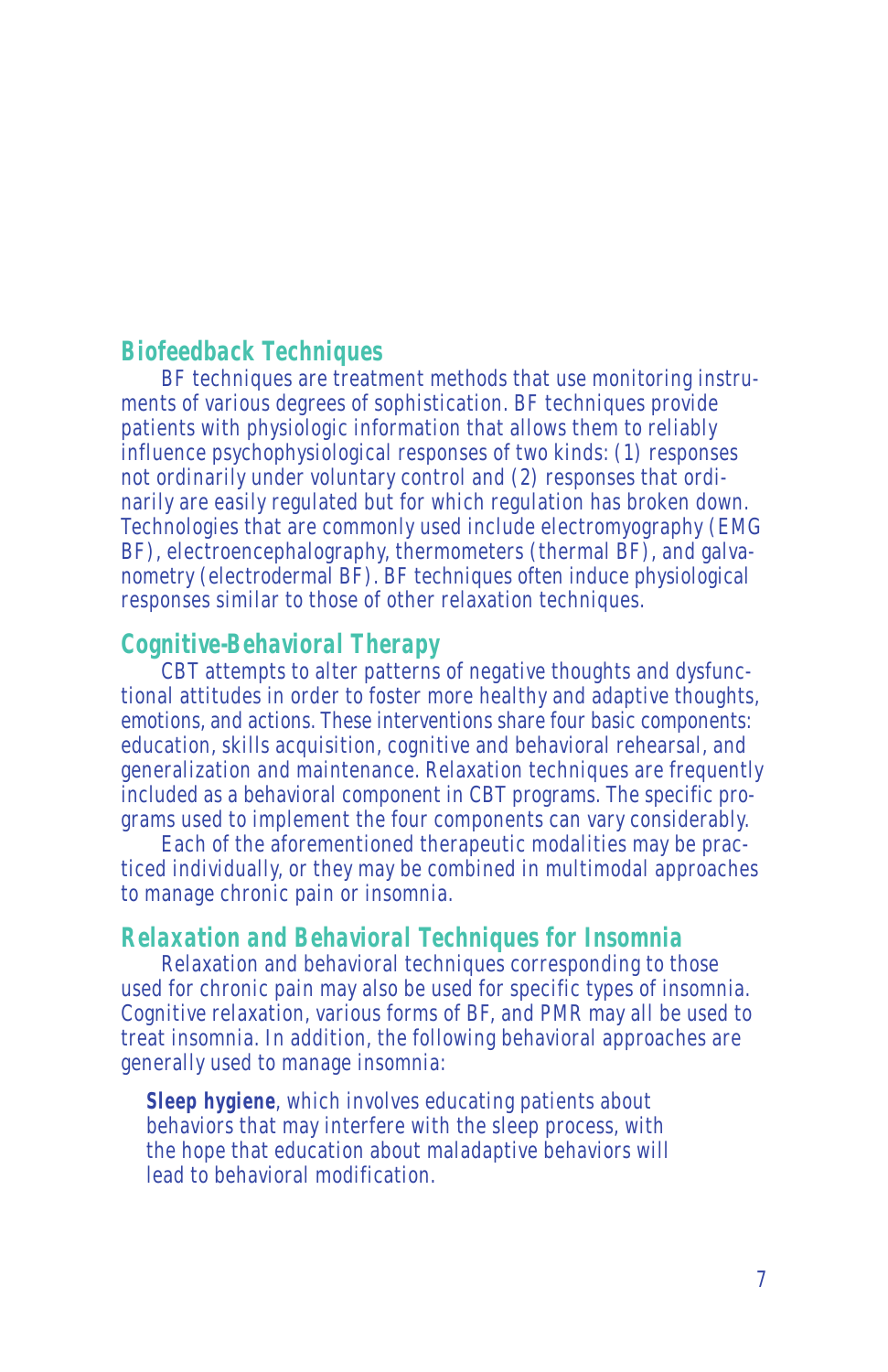**Stimulus control therapy**, which seeks to create and protect a conditioned association between the bedroom and sleep. Activities in the bedroom are usually restricted to sleep and sex.

**Sleep restriction therapy**, in which patients provide a sleep log and are then asked to stay in bed only as long as they think they are currently sleeping. This usually leads to sleep deprivation and consolidation, which may be followed by a gradual increase in the length of time in bed.

**Paradoxical intention**, in which the patient is instructed not to fall asleep, with the expectation that efforts to avoid sleep will in fact induce it.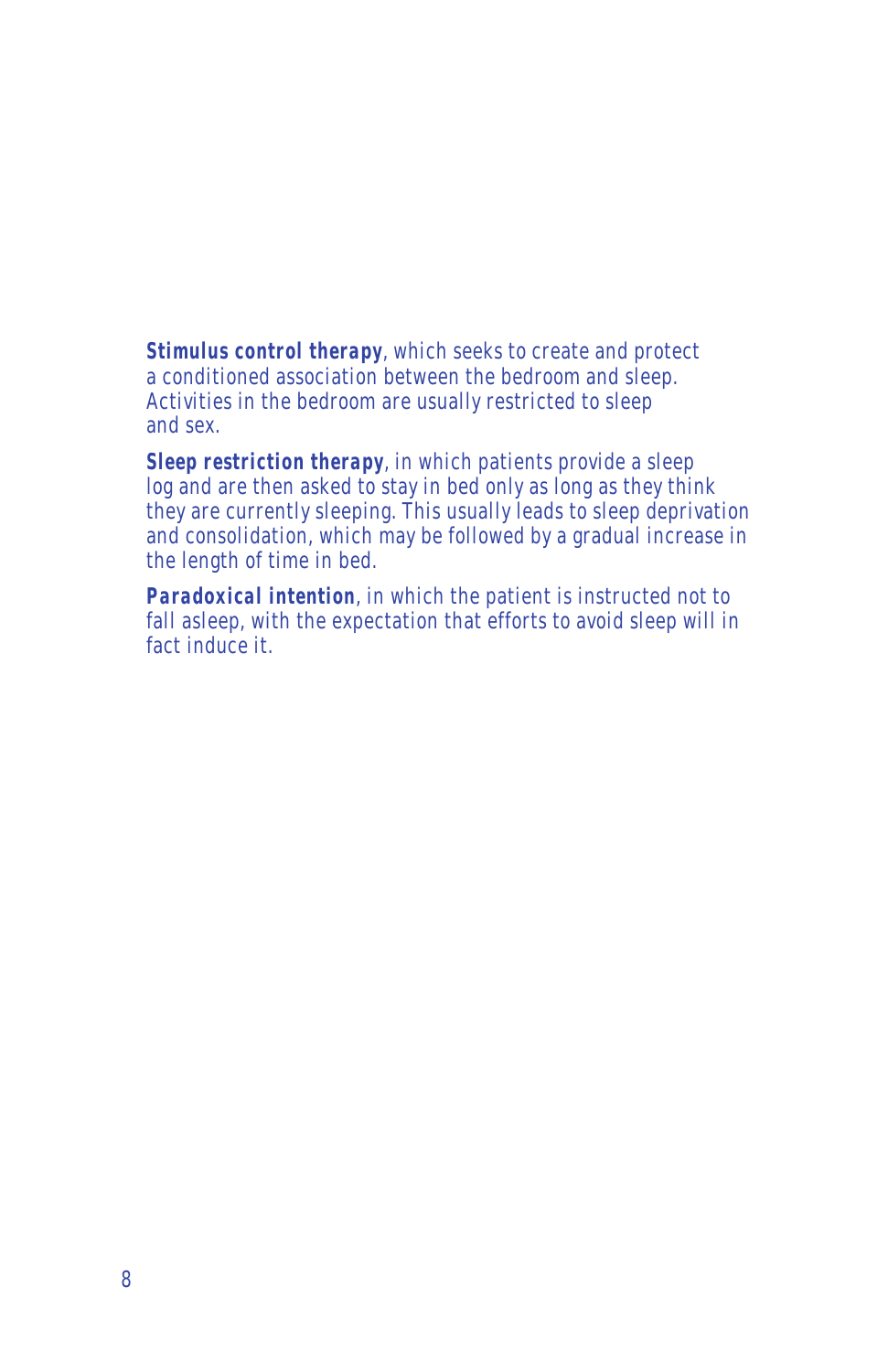# **Pain**

A plethora of studies using a range of behavioral and relaxation approaches to treat chronic pain are reported in the literature. The measures of success reported in these studies depend on the rigor of the research design, the population studied, the length of followup, and the outcome measures identified. As the number of well-designed studies using a variety of behavioral and relaxation techniques grows, the use of meta-analysis as a means of examining the overall effectiveness will increase.

One carefully analyzed review of studies on chronic pain, including cancer pain, was prepared under the auspices of the U.S. Agency for Health Care Policy and Research (AHCPR) in 1990. A great strength of the report was the careful categorization of the evidential basis of each intervention. The categorization was based on design of the studies and consistency of findings among the studies. These properties led to the development of a 4-point scale that ranked the evidence as strong, moderate, fair, or weak; this scale was used by the panel report to evaluate the AHCPR studies.

Evaluation of behavioral and relaxation interventions for chronic pain reduction in adults found the following:

**Relaxation:** The evidence is strong for the effectiveness of this class of techniques in reducing chronic pain in a variety of medical conditions.

**Hypnosis:** The evidence supporting the effectiveness of hypnosis in alleviating chronic pain associated with cancer seems strong. In addition, the panel was presented with other data suggesting the effectiveness of hypnosis in other chronic pain conditions, which include irritable bowel syndrome, oral mucositis, temporomandibular disorders, and tension headaches.

**CBT:** The evidence was moderate for the usefulness of CBT in chronic pain. In addition, a series of eight well-designed studies found CBT superior to placebo and to routine care for alleviating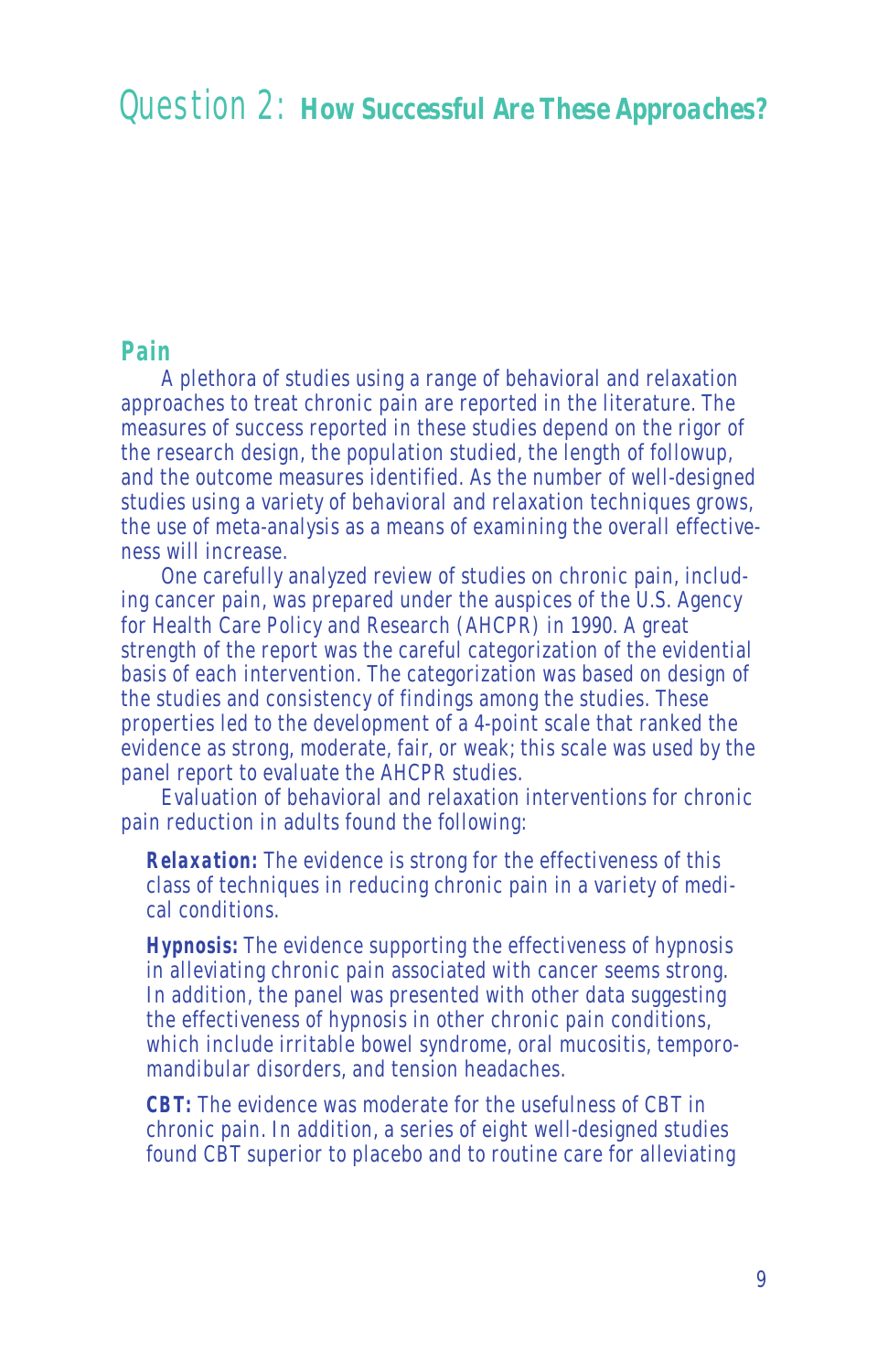low back pain and both rheumatoid arthritis and osteoarthritisassociated pain, but inferior to hypnosis for oral mucositis and to EMG BF for tension headache.

**BF:** The evidence is moderate for the effectiveness of BF in relieving many types of chronic pain. Data were also reviewed showing EMG BF to be more effective than psychological placebo for tension headache but equivalent in results to relaxation. For migraine headache, BF is better than relaxation therapy and better than no treatment, but superiority to psychological placebo is less clear.

**Multimodal Treatment:** Several meta-analyses examined the effectiveness of multimodal treatments in clinical settings. The results of these studies indicate a consistent positive effect of these programs on several categories of regional pain. Back and neck pain, dental or facial pain, joint pain, and migraine headaches have all been treated effectively.

Although relatively good evidence exists for the efficacy of several behavioral and relaxation interventions in the treatment of chronic pain, the data are insufficient to conclude that one technique is usually more effective than another for a given condition. For any given individual patient, however, one approach may indeed be more appropriate than another.

## **Insomnia**

Behavioral treatments produce improvements in some aspects of sleep, the most pronounced of which are for sleep latency and time awake after sleep onset. Relaxation and BF were both found to be effective in alleviating insomnia. Cognitive forms of relaxation such as meditation were slightly better than somatic forms of relaxation such as PMR. Sleep restriction, stimulus control, and multimodal treatment were the three most effective treatments in reducing insomnia. No data were presented or reviewed on the effectiveness of CBT or hypnosis. Improvements seen at treatment completion were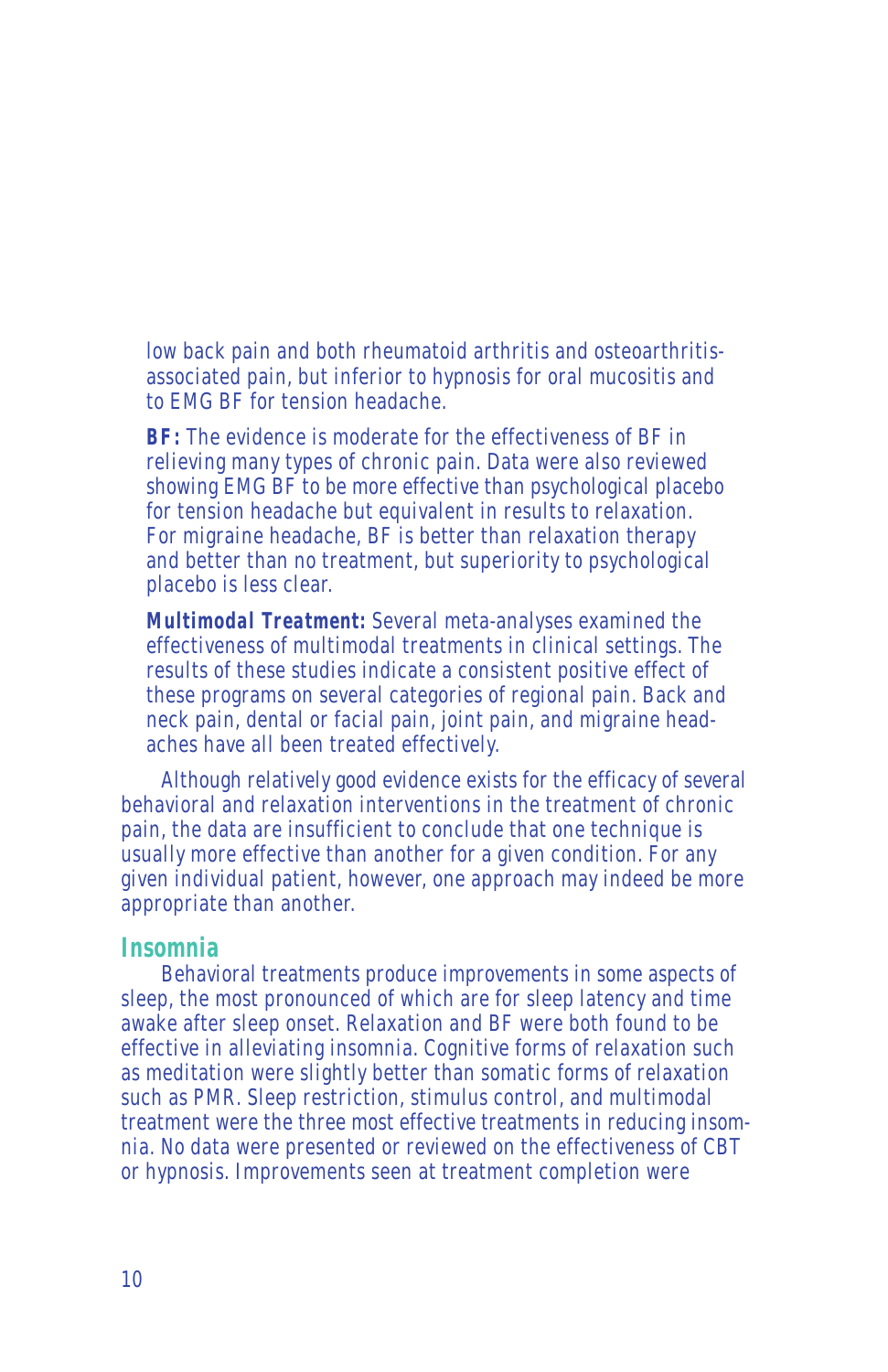maintained at followups averaging 6 months in duration. Although these effects are statistically significant, it is questionable whether the magnitude of the improvements in sleep onset and total sleep time are clinically meaningful. It is possible that a patient-by-patient analysis might show that the effects were clinically valuable for a special set of patients, as some studies suggest that patients who are readily hypnotized benefited much more from certain treatments than other patients did. No data were available on the effects of these improvements on patient self-assessment of quality of life.

To adequately evaluate the relative success of different treatment modalities for insomnia, two major issues need to be addressed. First, valid objective measures of insomnia are needed. Some investigators rely on self-reports by patients, whereas others believe that insomnia must be documented electrophysiologically. Second, what constitutes a therapeutic outcome should be determined. Some investigators use only time until sleep onset, number of awakenings, and total sleep time as outcome measures, whereas others believe that impairment in daytime functioning is perhaps a more important outcome measure. Both of these issues require resolution so that research in the field can move forward.

## **Critique**

Several cautions must be considered threats to the internal and external validity of the study results. The following problems pertain to internal validity: (1) full and adequate comparability among treatment contrast groups may be absent; (2) the sample sizes are sometimes small, lessening the ability to detect differences in efficacy; (3) complete blinding, which would be ideal, is compromised by patient and clinician awareness of the treatment; (4) the treatments may not be well described, and adequate procedures for standardization such as therapy manuals, therapist training, and reliable competency and integrity assessments have not always been carried out; and (5) a potential publication bias, in which authors exclude studies with small effects and negative results, is of concern in a field characterized by studies with small numbers of patients.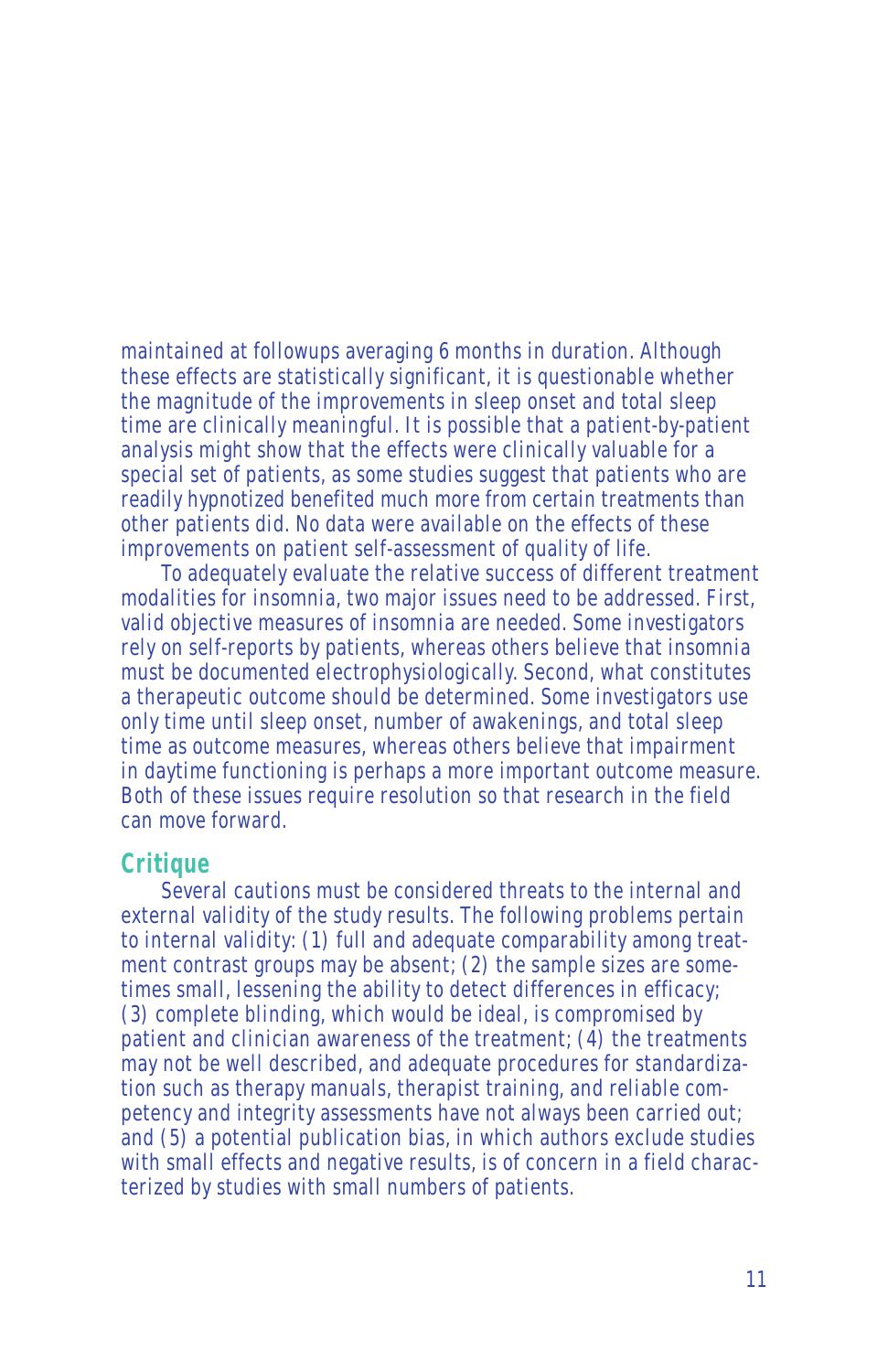With regard to the ability to generalize the findings of these investigations, the following considerations are important:

- The patients participating in these studies are usually not cognitively impaired. They must be capable not only of participating in the study treatments but also of fulfilling all the requirements of participating in the study protocol.
- The therapists must be adequately trained to competently conduct the therapy.
- The cultural context in which the treatment is conducted may alter its acceptability and effectiveness.

In summary, this literature offers substantial promise and suggests a need for prompt translation into programs of health care delivery. At the same time, the state of the art of the methodology in the field of behavioral and relaxation interventions indicates a need for thoughtful interpretation of these findings. It should be noted that similar criticisms can be made of many conventional medical procedures.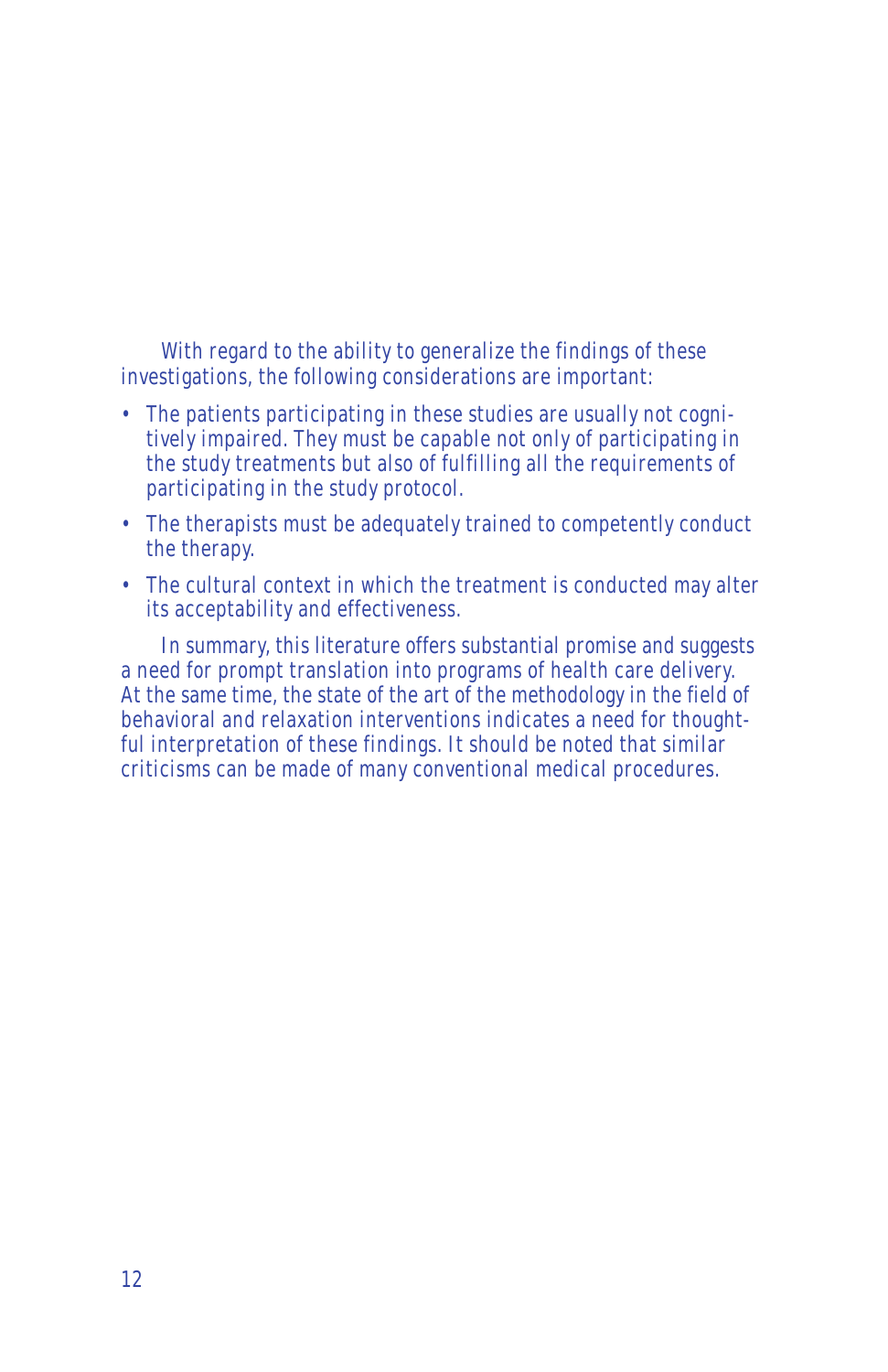The mechanism of action of behavioral and relaxation approaches can be considered at two levels: (1) determining how the procedure works to reduce cognitive and physiological arousal and to promote the most appropriate behavioral response and (2) identifying effects at more basic levels of functional anatomy, neurotransmitter and other biochemical activity, and circadian rhythms. The exact biological actions are generally unknown.

## **Pain**

There appear to be at least two pain transmission circuits. Some data suggest that a spinal cord-thalamic-frontal cortex-anterior cingulate pathway plays a role in the subjective psychological and physiological responses to pain, whereas a spinal cord-thalamic-somatosensory cortex pathway plays a role in pain sensation. A descending pathway involving the periaquaductal gray region modulates pain signals (pain modulation circuit). This system can augment or inhibit pain transmission at the level of the dorsal spinal cord. Endogenous opioids are particularly concentrated in this pathway. At the level of the spinal cord, serotonin and norepinephrine also appear to play important roles.

Relaxation techniques as a group generally alter sympathetic activity as indicated by decreases in oxygen consumption, respiratory and heart rate, and blood pressure. Increased electroencephalographic slow wave activity has also been reported. Although the mechanism for the decrease in sympathetic activity is unclear, one may infer that decreased arousal (due to alterations in catecholamines or other neurochemical systems) plays a key role.

Hypnosis, in part because of its capacity for evoking intense relaxation, has been shown to help reduce several types of pain (e.g., lower back and burn pain). Hypnosis does not appear to influence endorphin production, and its role in the production of catecholamines is not known. Hypnosis has been hypothesized to block pain from entering consciousness by activating the frontal-limbic attention system to inhibit pain impulse transmission from thalamic to cortical structures. Similarly, other CBT may decrease transmission through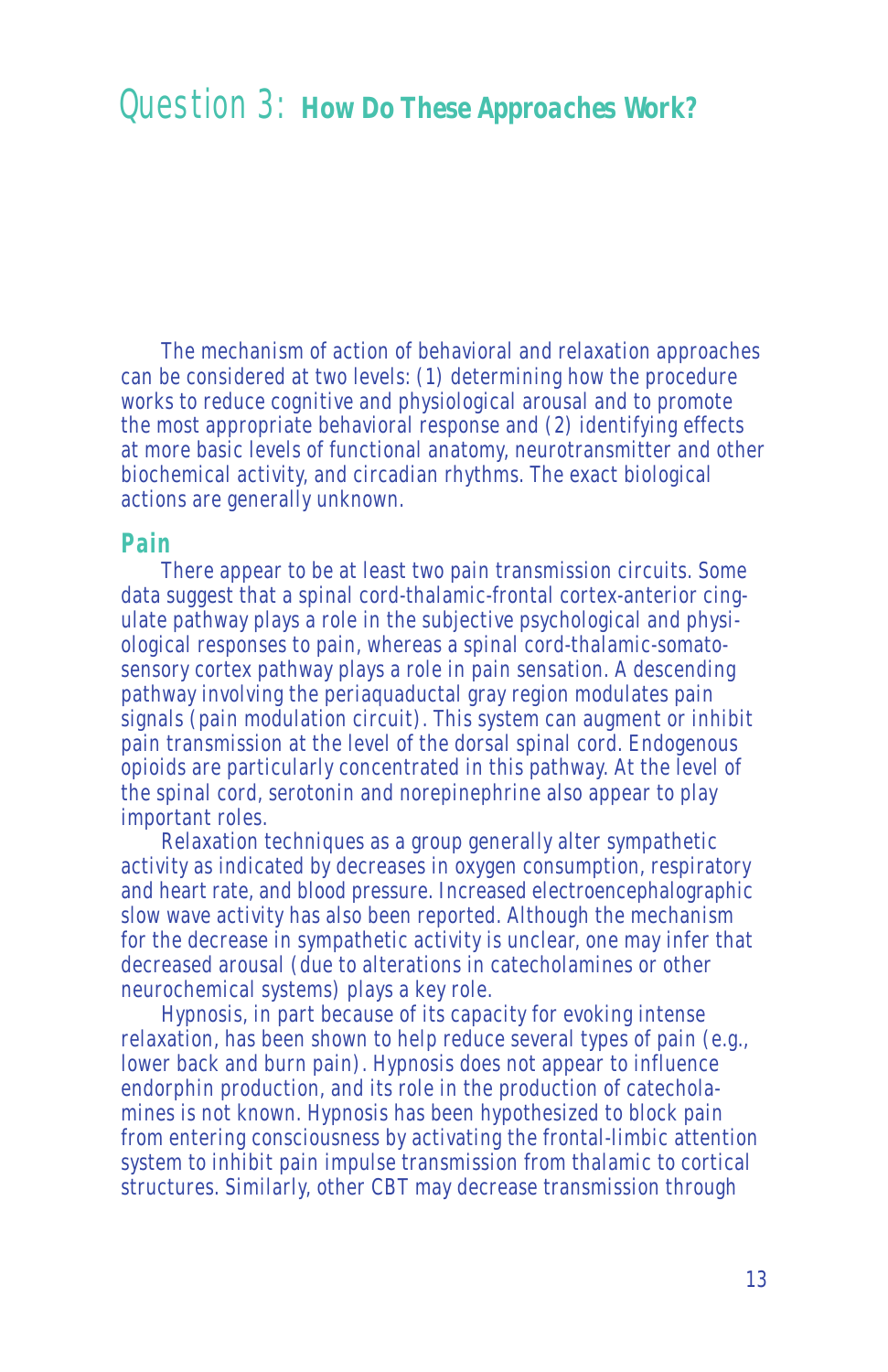this pathway. Moreover, the overlap in brain regions involved in pain modulation and anxiety suggests a possible role for CBT approaches affecting this area of function, although data are still evolving.

CBT also appears to exert a number of other effects that could alter pain intensity. Depression and anxiety increase subjective complaints of pain, and cognitive-behavioral approaches are well documented for decreasing these affective states. In addition, these types of techniques may alter expectation, which also plays a key role in subjective experiences of pain intensity. They also may augment analgesic responses through behavioral conditioning. Finally, these techniques help patients enhance their sense of self control over their illness enabling them to be less helpless and better able to deal with pain sensations.

## **Insomnia**

A cognitive-behavioral model for insomnia (see Figure 1) elucidates the interaction of insomnia with emotional, cognitive, and physiologic arousal; dysfunctional conditions, such as worry over sleep; maladaptive habits (e.g., excessive time in bed and daytime napping); and the consequences of insomnia (e.g., fatigue and impairment in performance of activities).



Morin CM (1993) Insomnia - The Guilford Press. Adapted from presentation by D.J. Buysse, M.D. at NIH Technology Assessment Conference 10-17-95.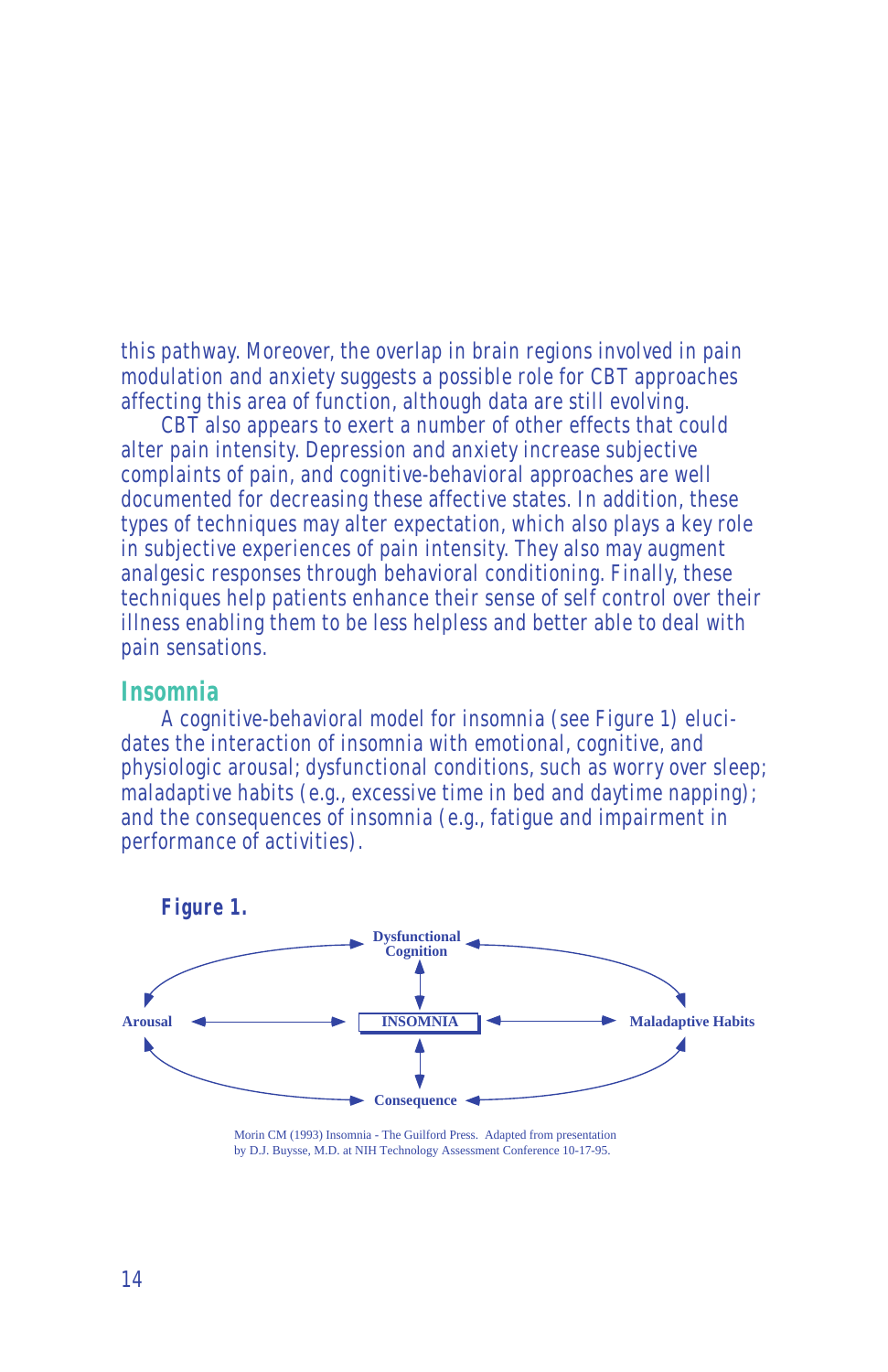In the treatment of insomnia, relaxation techniques have been used to reduce cognitive and physiological arousal and thus assist the induction of sleep as well as decrease awakenings during sleep.

Relaxation is also likely to influence decreased activity in the entire sympathetic system, permitting a more rapid and effective "deafferentation" at sleep onset at the level of the thalamus. Relaxation may also enhance parasympathetic activity, which in turn will further decrease autonomic tone. In addition, it has been suggested that alterations in cytokine activity (immune system) may play a role in insomnia or in response to treatment.

Cognitive approaches may decrease arousal and dysfunctional beliefs and thus improve sleep. Behavioral techniques including sleep restriction and stimulus control can be helpful in reducing physiologic arousal, reversing poor sleep habits, and shifting circadian rhythms. These effects appear to involve both cortical structures and deep nuclei (e.g., locus ceruleus and suprachiasmatic nucleus). Knowing the mechanisms of action would reinforce and expand use of behavioral and relaxation techniques, but incorporation of these approaches into the treatment of chronic pain and insomnia can proceed on the basis of clinical efficacy, as has occurred with adoption of other practices and products before their mode of action was completely delineated.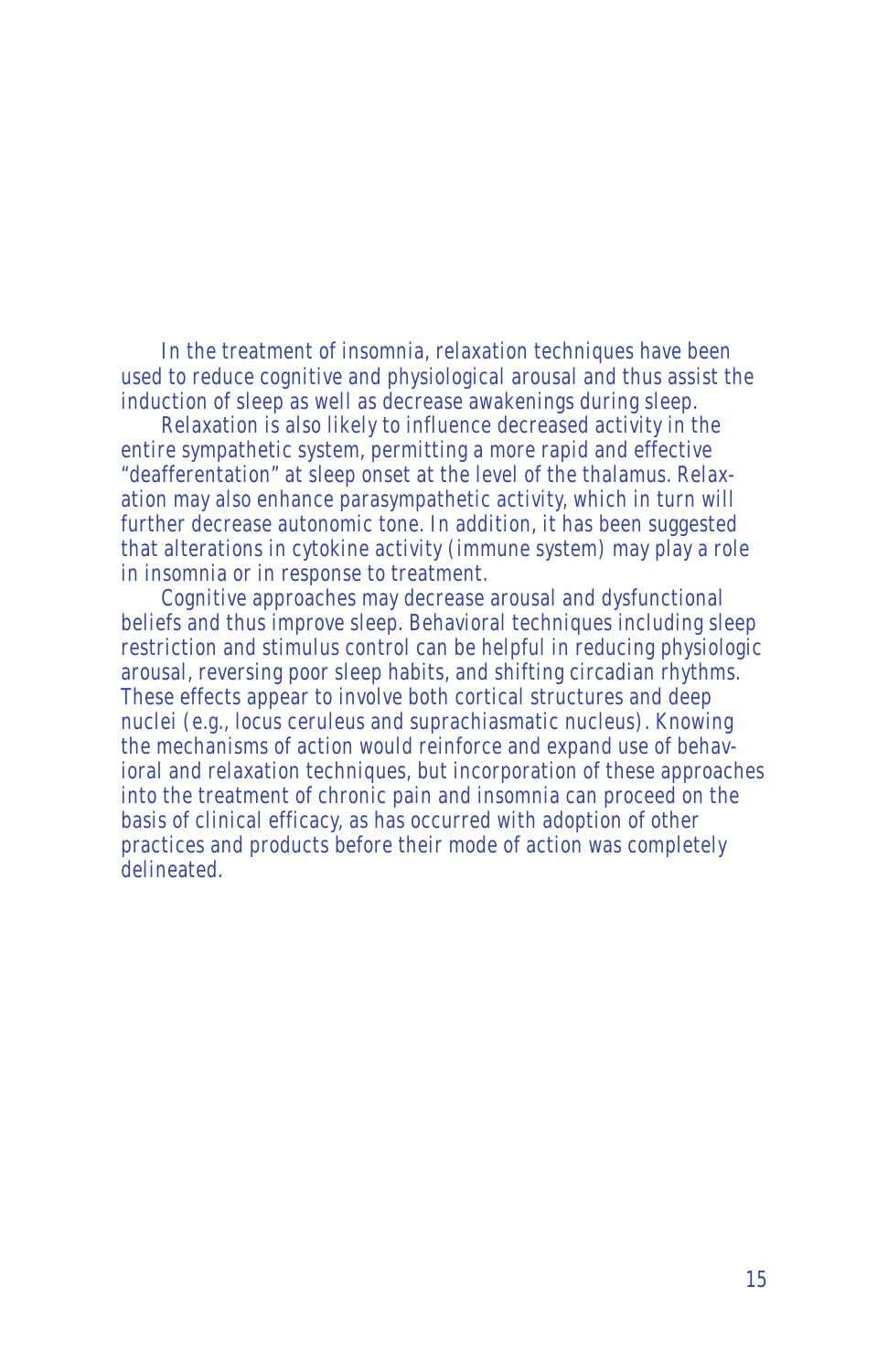# Question 4: *Are There Barriers to the Appropriate Integration of These Approaches into Health Care?*

One barrier to the integration of behavioral and relaxation techniques in standard medical care has been the emphasis solely on the biomedical model as the basis of medical education. The biomedical model defines disease in anatomic and pathophysiologic terms. Expansion to a biopsychosocial model would increase emphasis on a patient's experience of disease and balance the anatomic/physiologic needs of patients with their psychosocial needs.

For example, of six factors identified to correlate with treatment failures of low back pain, all are psychosocial. Integration of behavioral and relaxation therapies with conventional medical procedures is necessary for the successful treatment of such conditions. Similarly, the importance of a comprehensive evaluation of a patient is emphasized in the field of insomnia where failure to identify a condition such as sleep apnea may result in inappropriate application of a behavioral therapy. Therapy should be matched to the illness and to the patient.

Integration of psychosocial issues with conventional medical approaches will necessitate the application of new methodologies to assess the success or failure of the interventions. Therefore, additional barriers to integration include lack of standardization of outcome measures, lack of standardization or agreement on what constitutes successful outcome, and lack of consensus on what constitutes appropriate followup. Methodologies appropriate for the evaluation of drugs may not be adequate for the evaluation of some psychosocial interventions, especially those involving patient experience and quality of life. Psychosocial research studies must maintain the high quality of those methods that have been painstakingly developed over the last few decades. Agreement needs to be reached for standards governing the demonstration of efficacy for psychosocial interventions.

Psychosocial interventions are often time-intensive, creating potential blocks to provider and patient acceptance and compliance. Participation in BF training typically includes up to 10–12 sessions of approximately 45 minutes to 1 hour each. In addition, home practice of these techniques is usually required. Thus, patient compliance and both patient and provider willingness to participate in these therapies will have to be addressed. Physicians will have to be educated on the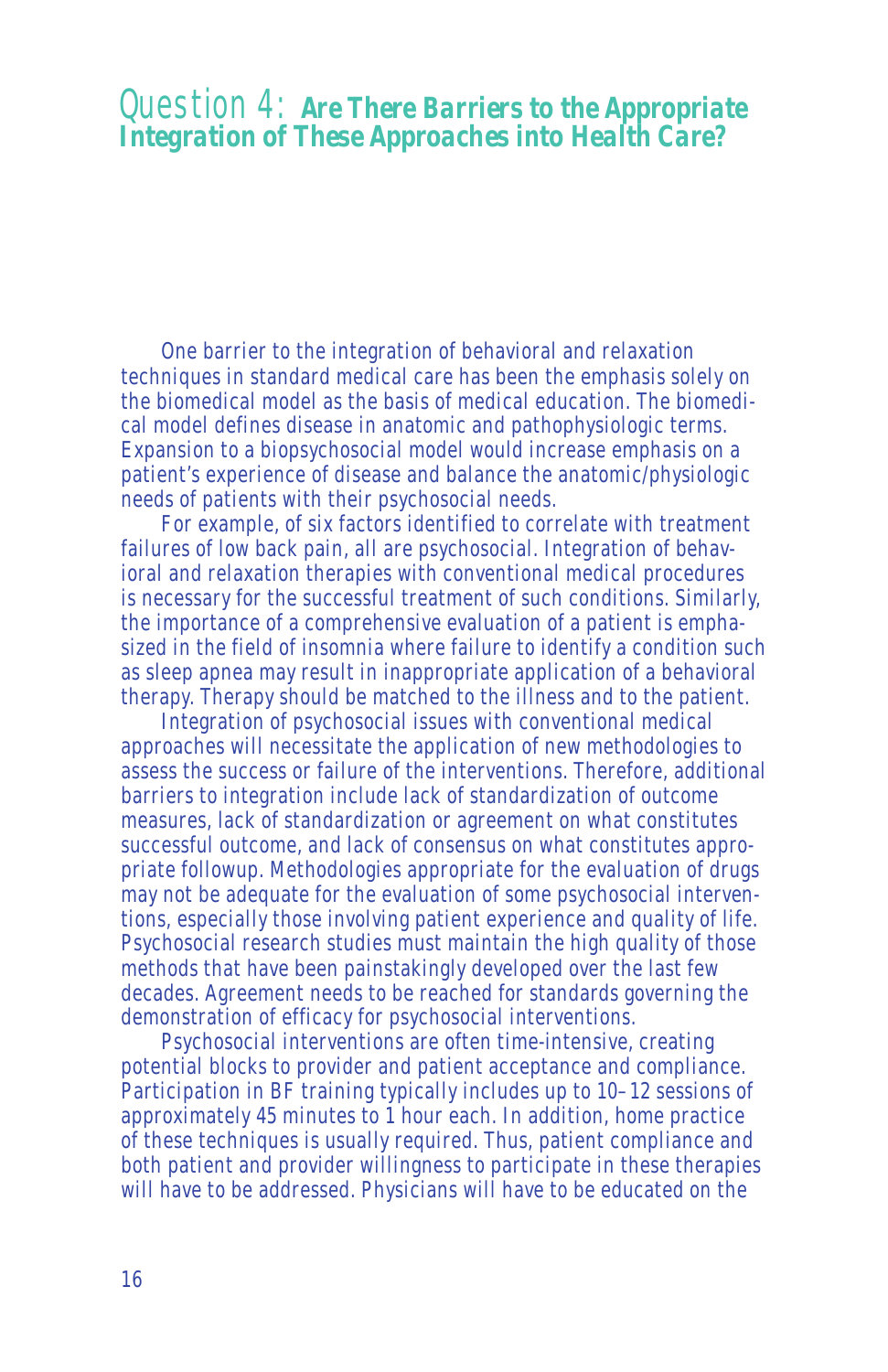efficacy of these techniques. They must also be willing to educate their patients about the importance and potential benefits of these interventions and to provide encouragement for the patient through training processes.

Insurance companies can provide either a financial incentive or barrier to access of care depending on their willingness to provide reimbursement. Insurance companies have traditionally been reluctant to reimburse for some psychosocial interventions and reimburse others at rates below those for standard medical care. Psychosocial interventions for pain and insomnia should be reimbursed as part of comprehensive medical services at rates comparable to those for other medical care, particularly in view of data supporting their effectiveness and data detailing the costs of failed medical and surgical interventions.

The evidence suggests that sleep disorders are significantly underdiagnosed. The prevalence and possible consequences of insomnia have begun to be documented. There are substantial disparities between patient reports of insomnia and the number of insomnia diagnoses, as well as between the number of prescriptions written for sleep medications and the number of recorded diagnoses of insomnia. Data indicate that insomnia is widespread, but the morbidity and mortality of this condition are not well understood. Without this information, it remains difficult for physicians to gauge how aggressive their intervention should be in the treatment of this disorder. In addition, the efficacy of the behavioral approaches for treating this condition has not been adequately disseminated to the medical community.

Finally, who should be administering these therapies? Problems with credentialing and training have yet to be completely addressed in the field. Although the initial studies have been done by qualified and highly trained practitioners, the question remains as to how this will best translate into delivery of care in the community. Decisions will have to be made about which practitioners are best qualified and most cost-effective to provide these psychosocial interventions.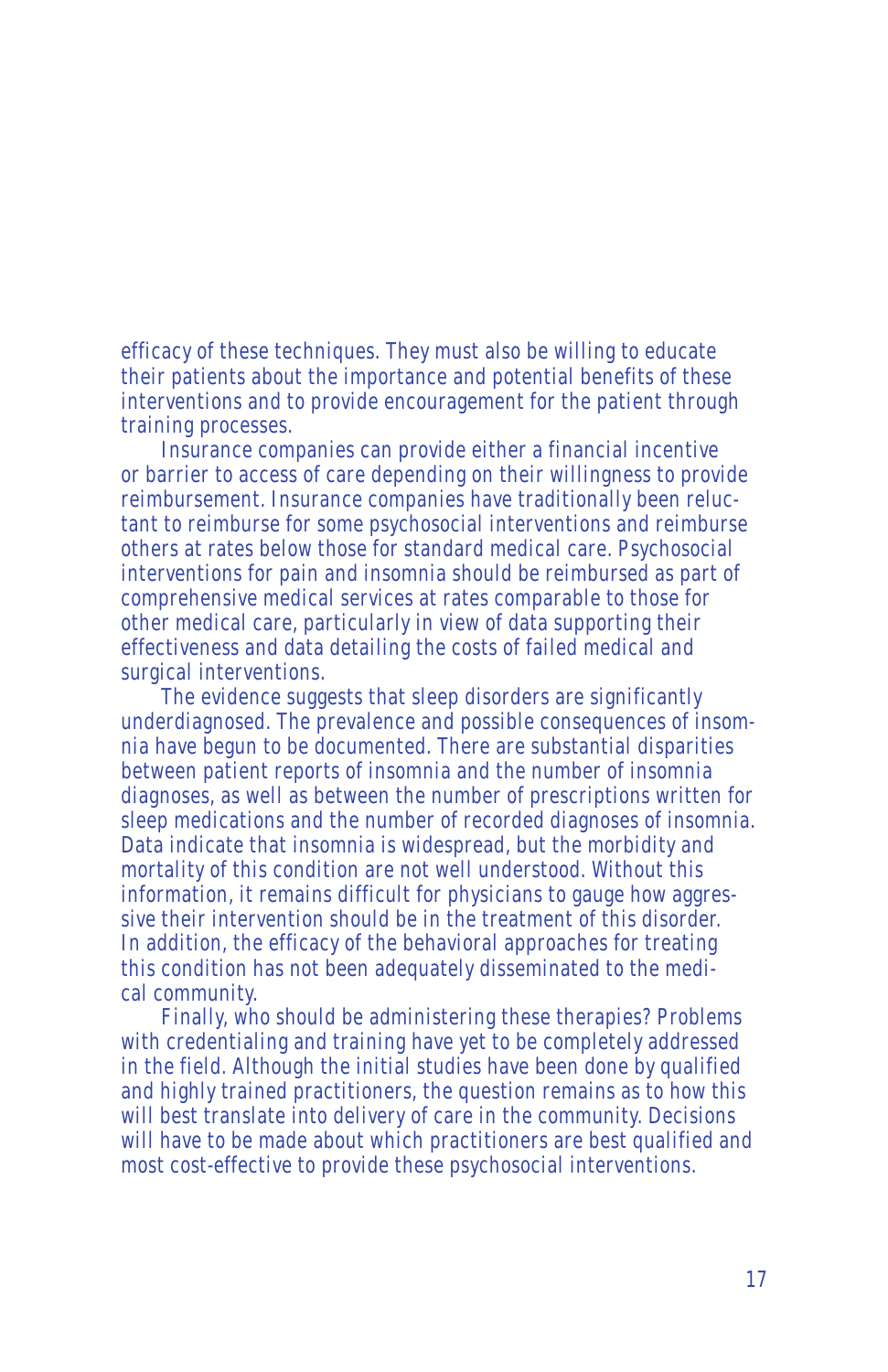# Question 5: *What Are the Significant Issues for Future Research and Applications?*

Research efforts on these therapies should include additional efficacy and effectiveness studies, cost-effectiveness studies, and efforts to replicate existing studies. Several specific issues should be addressed:

# **Outcomes**

- • Outcome measures should be reliable, valid, and standardized for behavioral and relaxation interventions research in each area (chronic pain, insomnia) so that studies can be compared and combined.
- • Qualitative research is needed to help determine patients' experiences with both insomnia and chronic pain and their treatments.
- Future research should include examination of consequences/ outcomes of untreated chronic pain and insomnia; chronic pain and insomnia treated pharmacologically versus with behavioral and relaxation therapies; and combinations of pharmacologic and psychosocial treatments for chronic pain and insomnia.

# **Mechanism(s) of Action**

• Advances in the neurobiological sciences and psychoneuroimmunology are providing an improved scientific base for understanding mechanisms of action of behavioral and relaxation techniques and need to be further investigated.

# **Covariates**

• Chronic pain and insomnia, as well as behavioral and relaxation therapies, involve factors such as values, beliefs, expectations, and behaviors, all of which are strongly shaped by one's culture. Research is needed to assess cross-cultural applicability, efficacy, and modifications of psychosocial therapeutic modalities.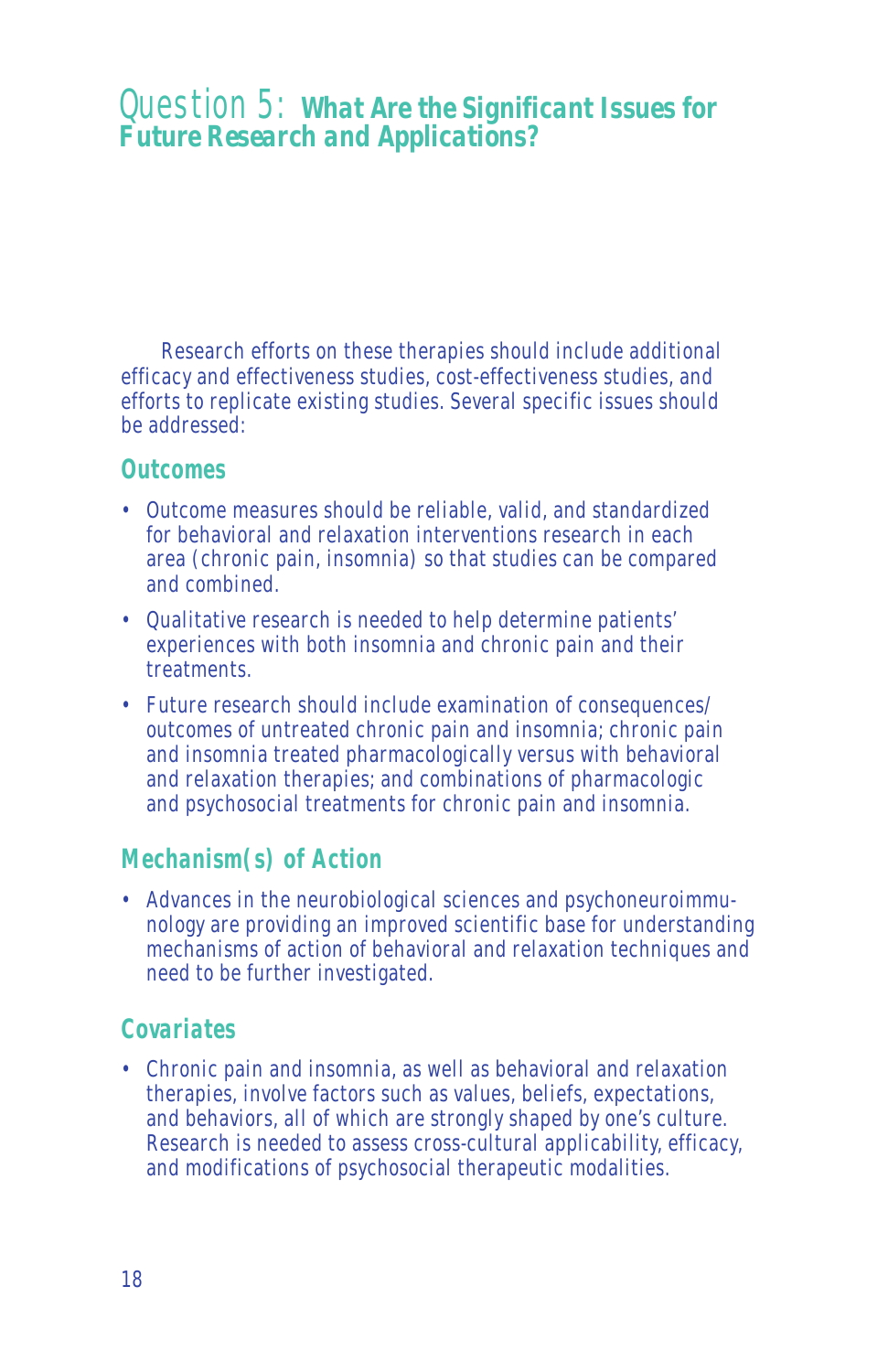• Research studies that examine behavioral and relaxation approaches to insomnia and chronic pain should consider the influence of age, race, gender, religious belief, and socioeconomic status on treatment efficacy.

# **Health Services**

- The most effective timing of the introduction of behavioral interventions into the course of treatment should be studied.
- Research is needed to optimize the match between specific behavioral and relaxation techniques and specific patient groups and treatment settings.

# **Integration Into Clinical Care and Medical Education**

• New and innovative methods of introducing psychosocial treatments into health care curricula and practice should be investigated.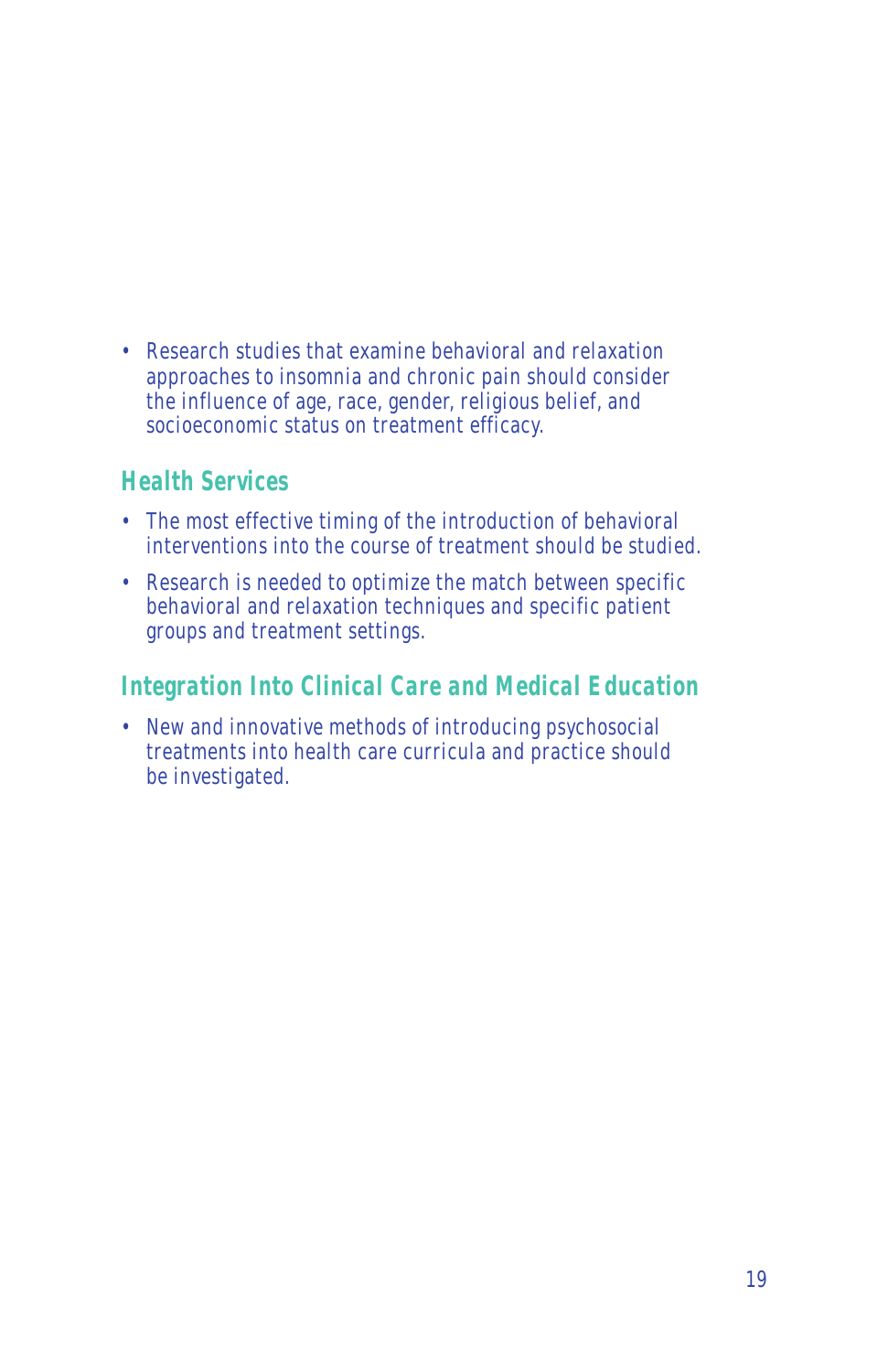# *Conclusions*

A number of well-defined behavioral and relaxation interventions are now available, some of which are commonly used to treat chronic pain and insomnia. Available data support the effectiveness of these interventions in relieving chronic pain and in achieving some reduction in insomnia. Data are currently insufficient to conclude with confidence that one technique is more effective than another for a given condition. For any given individual patient, however, one approach may indeed be more appropriate than another.

Behavioral and relaxation interventions clearly reduce arousal. and hypnosis reduces pain perception. However, the exact biological underpinnings of these effects require further study, as is often the case with medical therapies. The literature demonstrates treatment effectiveness, although the state of the art of the methodologies in this field indicates a need for thoughtful interpretation of the findings along with prompt translation into programs of health care delivery.

Although specific structural, bureaucratic, financial, and attitudinal barriers exist to the integration of these techniques, all are potentially surmountable with education and additional research, as patients shift from being passive participants in their treatment to becoming responsible, active partners in their rehabilitation.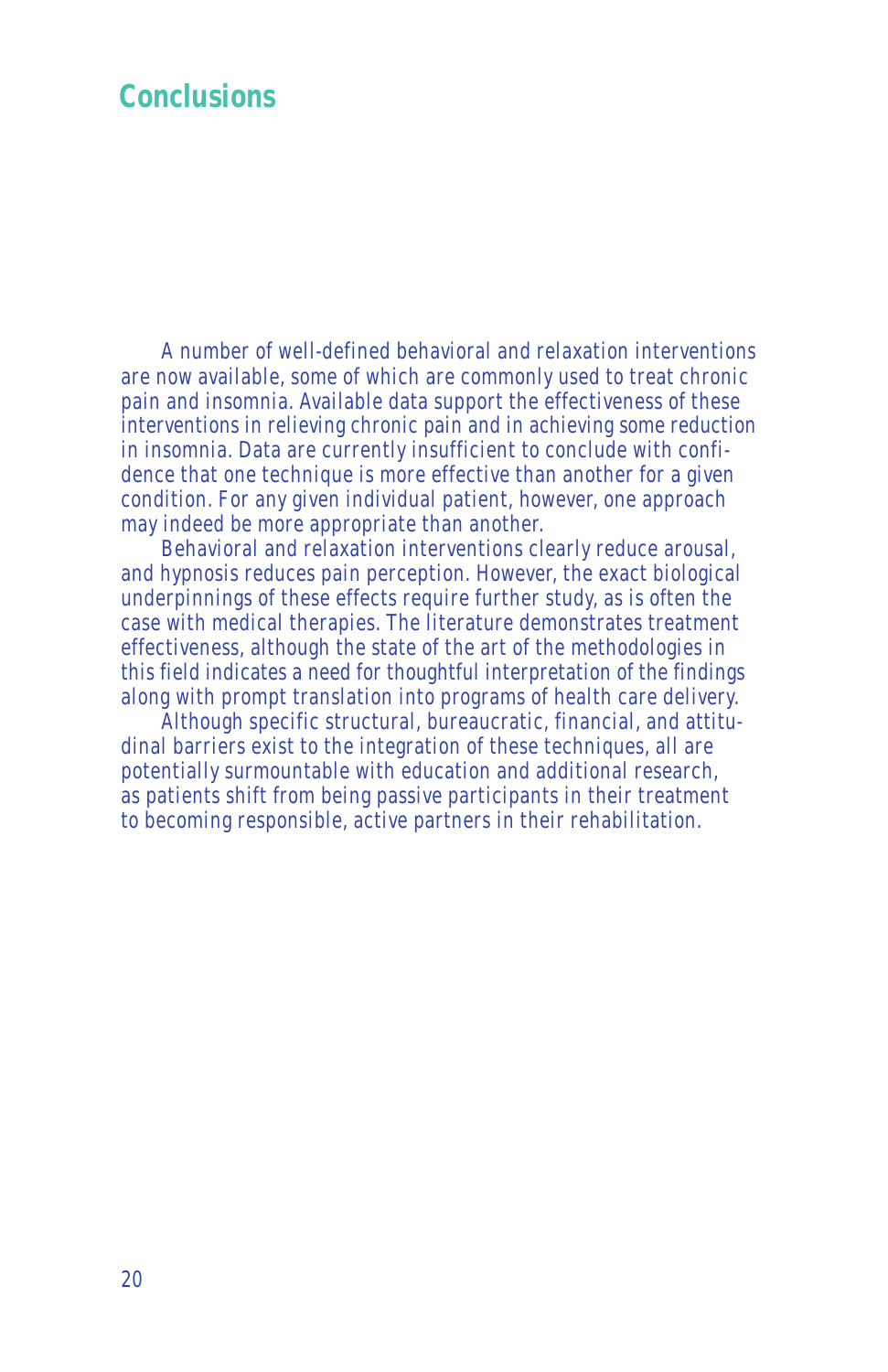# *Technology Assessment Panel*

#### **Julius Richmond, M.D.**

*Conference and Panel Chairperson The John D. MacArthur Professor of Health Policy Emeritus*  Department of Social Medicine Harvard Medical School Boston, Massachusetts

**Brian M. Berman, M.D.**  *Director, Division of Complementary Medicine*  Department of Family Medicine University of Maryland School of Medicine Baltimore, Maryland

**John P. Docherty, M.D.**  *Vice Chairman, Department of Psychiatry*  Cornell University Medical College Associate Medical Director New York Hospital/ Cornell University White Plains, New York

**Larry B. Goldstein, M.D.**  *Associate Professor of Medicine*  Division of Neurology Department of Medicine *Assistant Research Professor*  Center for Health Policy Research and Education Duke University Medical Center Durham VA Medical Center Durham, North Carolina

**Gary Kaplan, D.O.**  *Clinical Faculty*  Department of Family and Community Medicine Georgetown University School of Medicine Family Practice Associates of Arlington Arlington, Virginia

#### **Julian E. Keil, Dr.P.H., F.A.C.C.**  *Professor of Epidemiology, Emeritus*  Department of Biostatistics, Epidemiology, and Systems **Science** Medical University of South Carolina Charleston, South Carolina

**Stanley Krippner, Ph.D.**  *Professor of Psychology*  Saybrook Institute Graduate School and Research Center San Francisco, California

**Sheila Lyne, R.S.M., M.B.A., M.S.**  *Commissioner*  Chicago Department of Public Health DePaul Center Chicago, Illinois

**Frederick Mosteller, Ph.D.**  *Professor of Mathematical Statistics, Emeritus*  Departments of Statistics and Health Policy and Management Harvard University Cambridge, Massachusetts

**Bonnie B. O'Connor, Ph.D.**  *Assistant Professor*  Department of Community and Preventive Medicine Medical College of Pennsylvania and Hahnemann University School of Medicine Philadelphia, Pennsylvania

*(continued on next page)*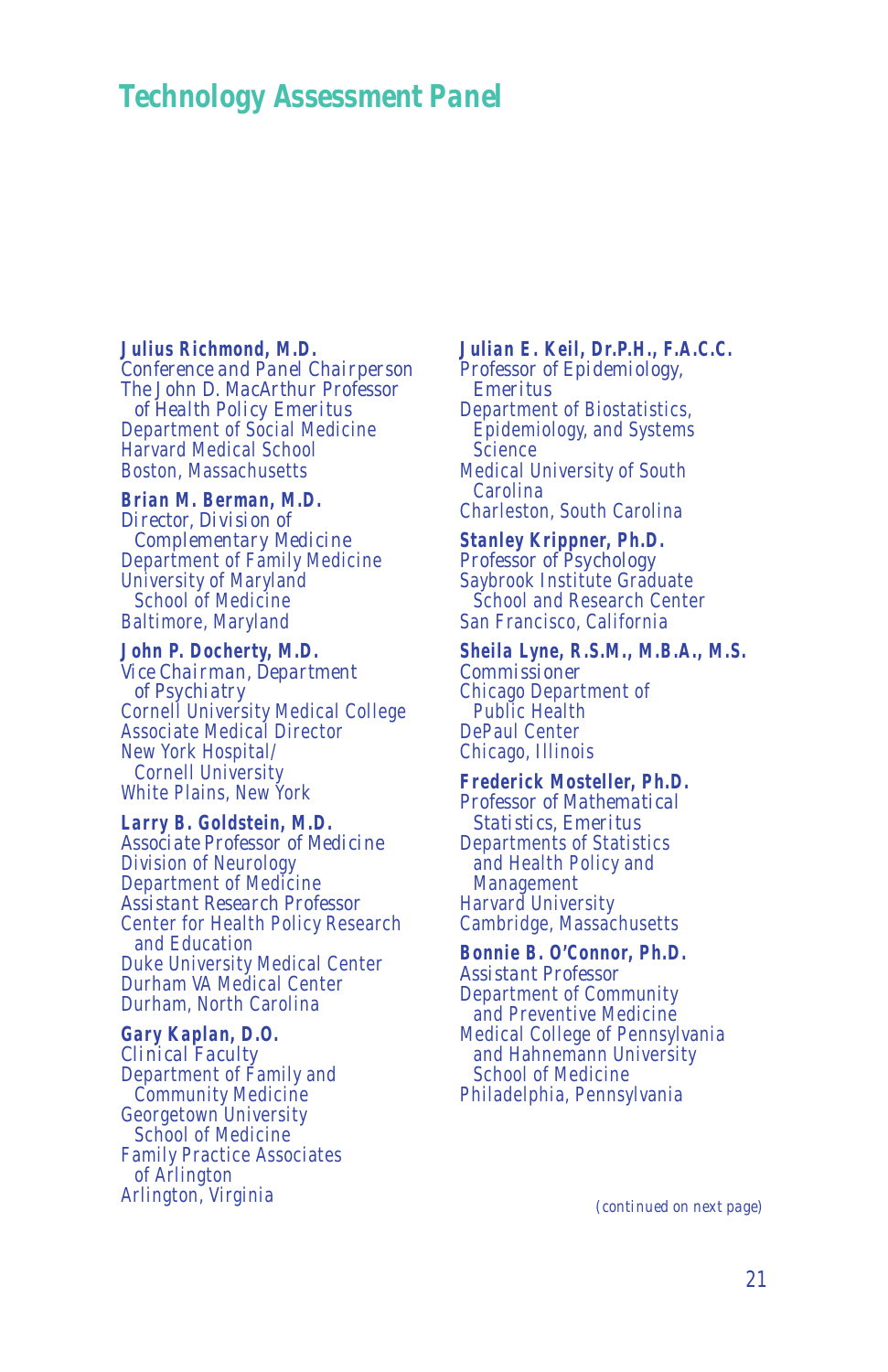**Ellen B. Rudy, Ph.D., R.N., F.A.A.N**  *Dean*  School of Nursing University of Pittsburgh Pittsburgh, Pennsylvania

**Alan F. Schatzberg, M.D.**  *Professor and Chairman*  Department of Psychiatry Stanford University School of Medicine Stanford, California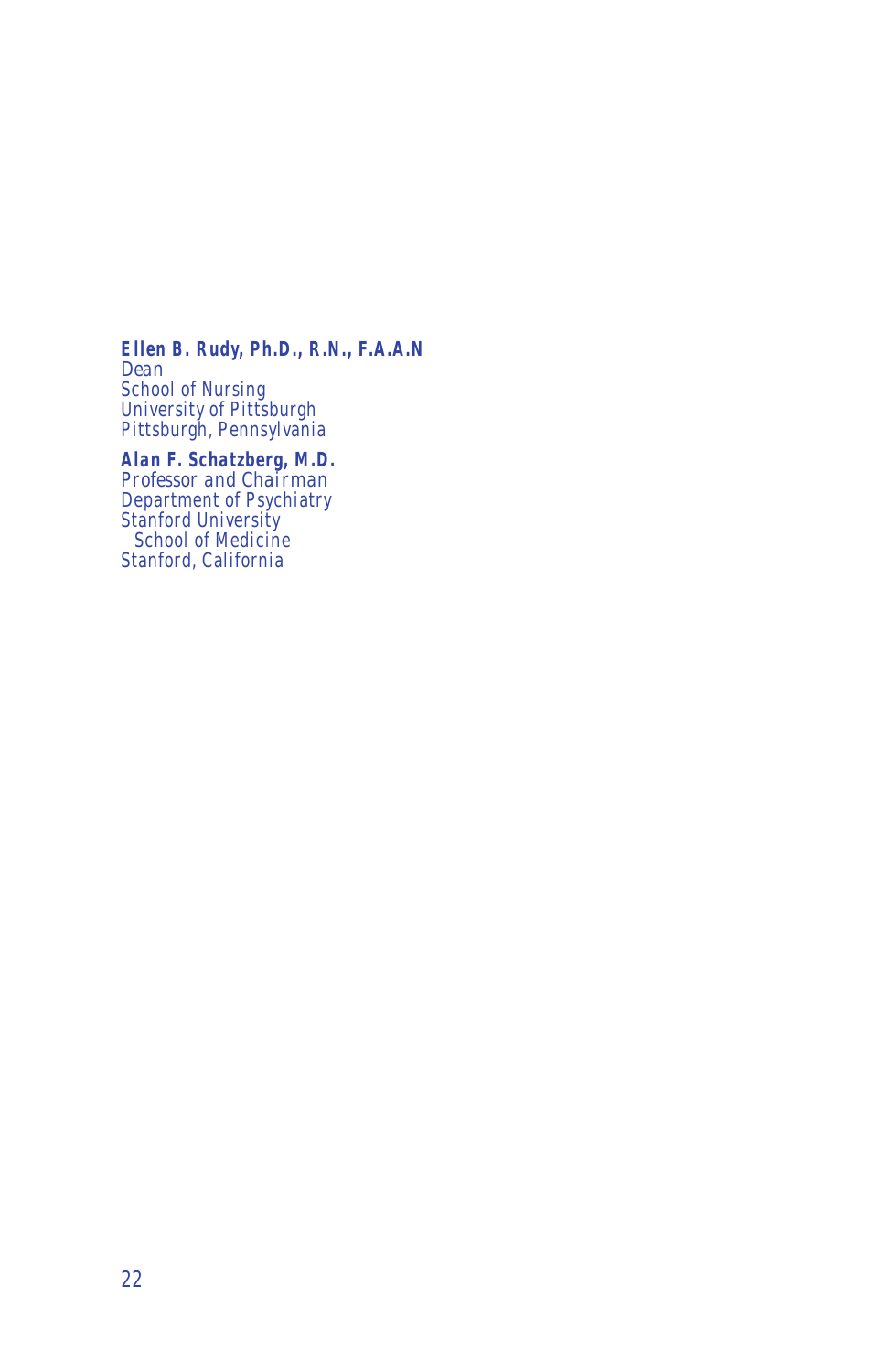# *Speakers*

#### **Herbert Benson, M.D.**

"The Common Physiological Events That Occur When Behavioral and Relaxation Approaches Are Practiced by Patients" *Chief, Division of Behavioral Medicine*  Deaconess Hospital *Associate Professor of Medicine*  Mind/Body Medical Institute Boston, Massachusetts

#### **Edward B. Blanchard, Ph.D.**

"Biofeedback and its Role in the Treatment of Pain" *Distinguished Professor of Psychology*  Center for Stress and Anxiety Disorders Department of Psychology University of Albany State University of New York Albany, New York

#### **Laurence A. Bradley, Ph.D.**

"Cognitive Intervention Strategies for Chronic Pain: Assumptions Underlying Cognitive Therapy" *Professor of Medicine*  Department of Medicine Division of Clinical Immunology and Rheumatology University of Alabama at Birmingham School of Medicine Birmingham, Alabama

#### **Daniel J. Buysse, M.D.**

"Potential Mechanisms of Action of Behavioral and Relaxation Treatments in Insomnia" *Associate Professor of Psychiatry*  Department of Psychiatry Western Psychiatric Institute and Clinic University of Pittsburgh Medical Center Pittsburgh, Pennsylvania

#### **Helen J. Crawford, Ph.D.**

"Use of Hypnotic Techniques in the Control of Pain: Neuropsychophysiological Foundation and Evidence" Department of Psychology College of Arts and Sciences Virginia Polytechnic Institute and State University Blacksburg, Virginia

**William C. Dement, M.D., Ph.D.**  "The Insomnia Problem: Definitions and Scope' *Lowell W. and Josephine Q. Berry Professor of Psychiatry and Sleep Medicine*  Department of Psychiatry and Behavioral Sciences *Director, Sleep Research Center*  Stanford University School of Medicine Palo Alto, California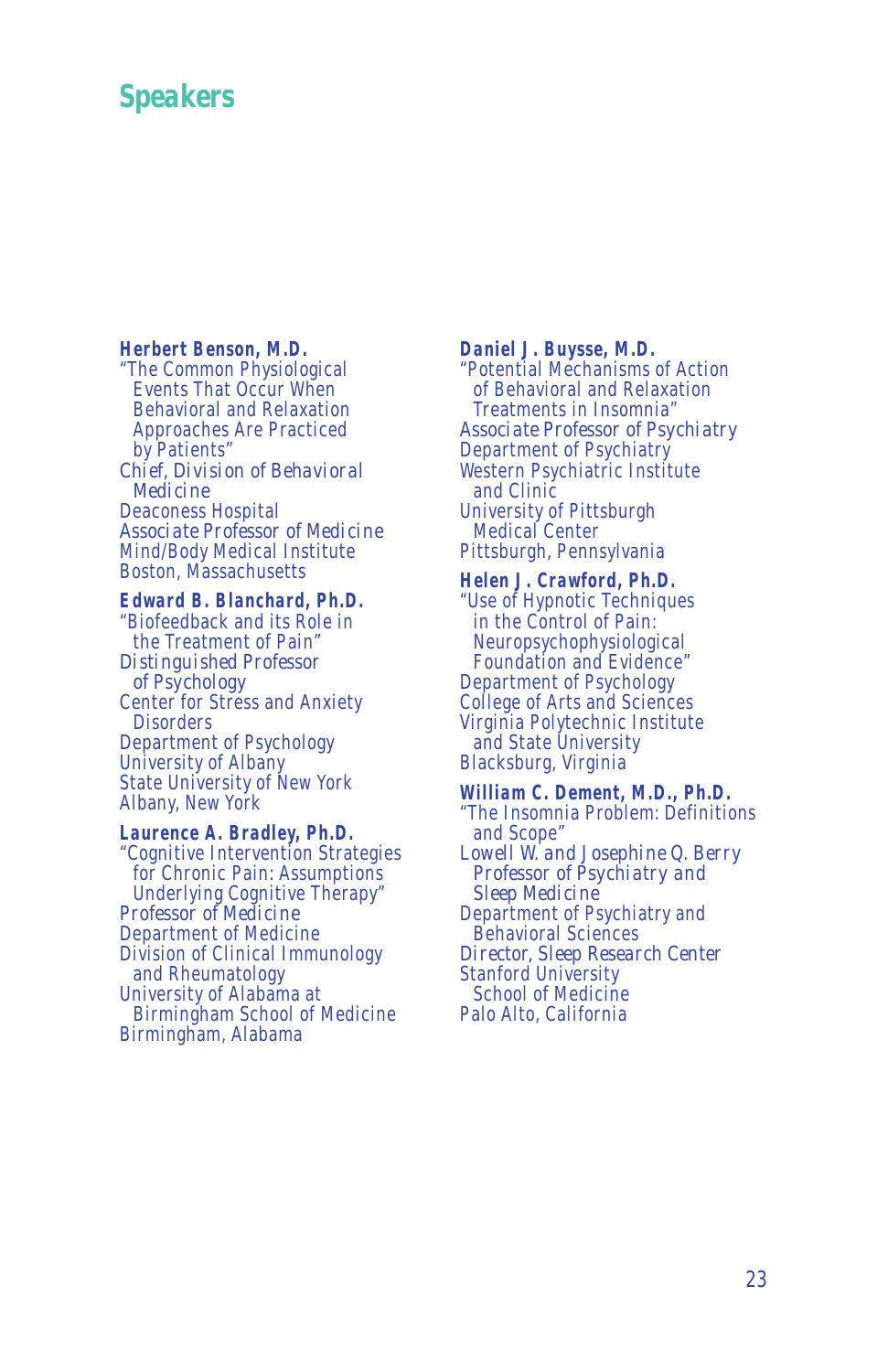#### **Howard L. Fields, M.D., Ph.D.**

"Brain Systems for Pain Modulation: Understanding the Neurobiology of the Therapeutic Process" *Professor of Neurology and Physiology*  Department of Neurology School of Medicine University of California San Francisco San Francisco, California

#### **David A. Fishbain, M.Sc., M.D., F.A.P.A.**

"Chronic Pain Treatment Meta-Analyses: A Mathematical and Qualitative Review and Patient-Specific Predictors of Response" *Professor of Psychiatry and Neurological Surgery*  University of Miami School of Medicine and the University of Miami Comprehensive Pain Center Miami Beach, Florida

## **Richard Friedman, Ph.D.**

"Conference Background" *Professor of Psychiatry and Behavioral Science*  Department of Psychiatry State University of New York at Stony Brook Stony Brook, New York

**Rollin M. Gallagher, M.D.**  "The Comprehensive Pain Clinic: A Biobehavioral Approach to Pain Management and Rehabilitation" *Associate Professor of Psychiatry and Family Medicine Director, The Comprehensive Pain and Rehabilitation Center*  State University of New York at Stony Brook Stony Brook, New York

**J. David Haddox, D.D.S., M.D.**  "Overview of Pain" *Assistant Professor*  Anesthesiology and Psychiatry Emory University School of Medicine Atlanta, Georgia

**Kristyna M. Hartse, Ph.D.**  "Intervention and Patient-Specific Response Rates" *Director, Sleep Disorders Center Associate Professor*  Department of Psychiatry and Human Behavior St. Louis University Health Sciences Center School of Medicine St. Louis, Missouri

**Peter J. Hauri, Ph.D.**  "Behavioral Treatment of Insomnia" *Professor of Psychology*  Mayo Medical School *Director, Insomnia Program*  Department of Psychology Sleep Disorders Center The Mayo Clinic Rochester, Minnesota

**Eileen C. Helzner, M.D.**  "Clinical Integration With Pharmacologic Treatments" *Director, Clinical Development*  McNeil Consumer Products Company Johnson & Johnson Ft. Washington, Pennsylvania

**Ada Jacox, R.N., Ph.D.**  "Outcomes Research on Integration: Lessons From Cancer and Acute Pain" *Professor and Independence Foundation Chair in Health Policy*  School of Nursing Johns Hopkins University Baltimore, Maryland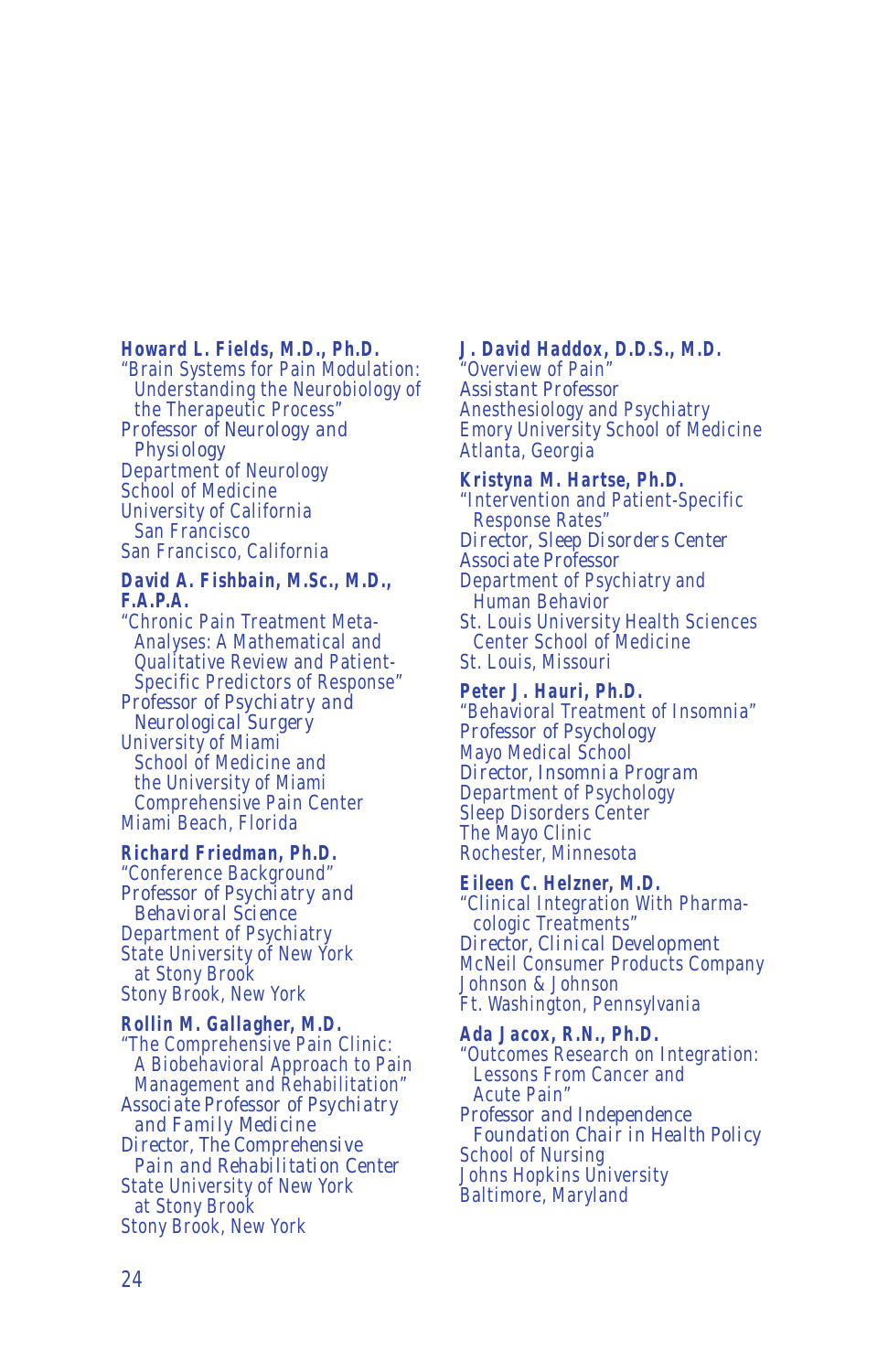#### **Jeffrey M. Jonas, M.D.**

"Clinical Integration With Pharmacologic Treatments" *Vice President of Clinical Development*  The Upjohn Company Kalamazoo, Michigan

**Francis J. Keefe, Ph.D.**  "Intervention-Specific Response Rates" *Professor of Medical Psychology*  Pain Management Program Department of Psychiatry and Behavioral Sciences Duke University Medical Center Durham, North Carolina

**Kenneth L. Lichstein, Ph.D.**  "Defining Relaxation Approaches as They Relate to Biomedicine" *Professor of Psychology*  Department of Psychology The University of Memphis Memphis, Tennessee

**John D. Loeser, M.D.**  "Integration of Behavioral and Relaxation Approaches With Surgery in the Treatment of Chronic Pain: A Clinical Perspective" *Professor of Neurological Surgery and Anesthesia Director, Multidisciplinary Pain Center*  University of Washington School of Medicine Seattle, Washington

#### **Wallace B. Mendelson, M.D.**

"Integrating Pharmacologic and Nonpharmacologic Treatment of Insomnia" *Director, Sleep Disorders Center*  Section of Epilepsy and Sleep Disorders Department of Neurology The Cleveland Clinic Foundation *Professor of Psychiatry*  Ohio State University Cleveland, Ohio

**David Orme-Johnson, Ph.D.** 

"Meditation in the Treatment of Chronic Pain and Insomnia" *Director of Research Chair, Department of Psychology*  Maharishi International University Fairfield, Iowa

#### **Thomas Roth, Ph.D.**

"Assessment and Methodological Problems in the Evaluation of Insomnia Treatment" *Chief, Division of Sleep Medicine Director, Sleep Disorders and Research Center*  Department of Psychiatry Henry Ford Hospital Detroit, Michigan

**Dennis C. Turk, Ph.D.**  "Assessing People Reporting Pain— Not Just the Pain" *Professor of Psychiatry, Anesthesiology, and Behavioral Science Director, Pain Evaluation and Treatment Institute*  University of Pittsburgh School of Medicine Pittsburgh, Pennsylvania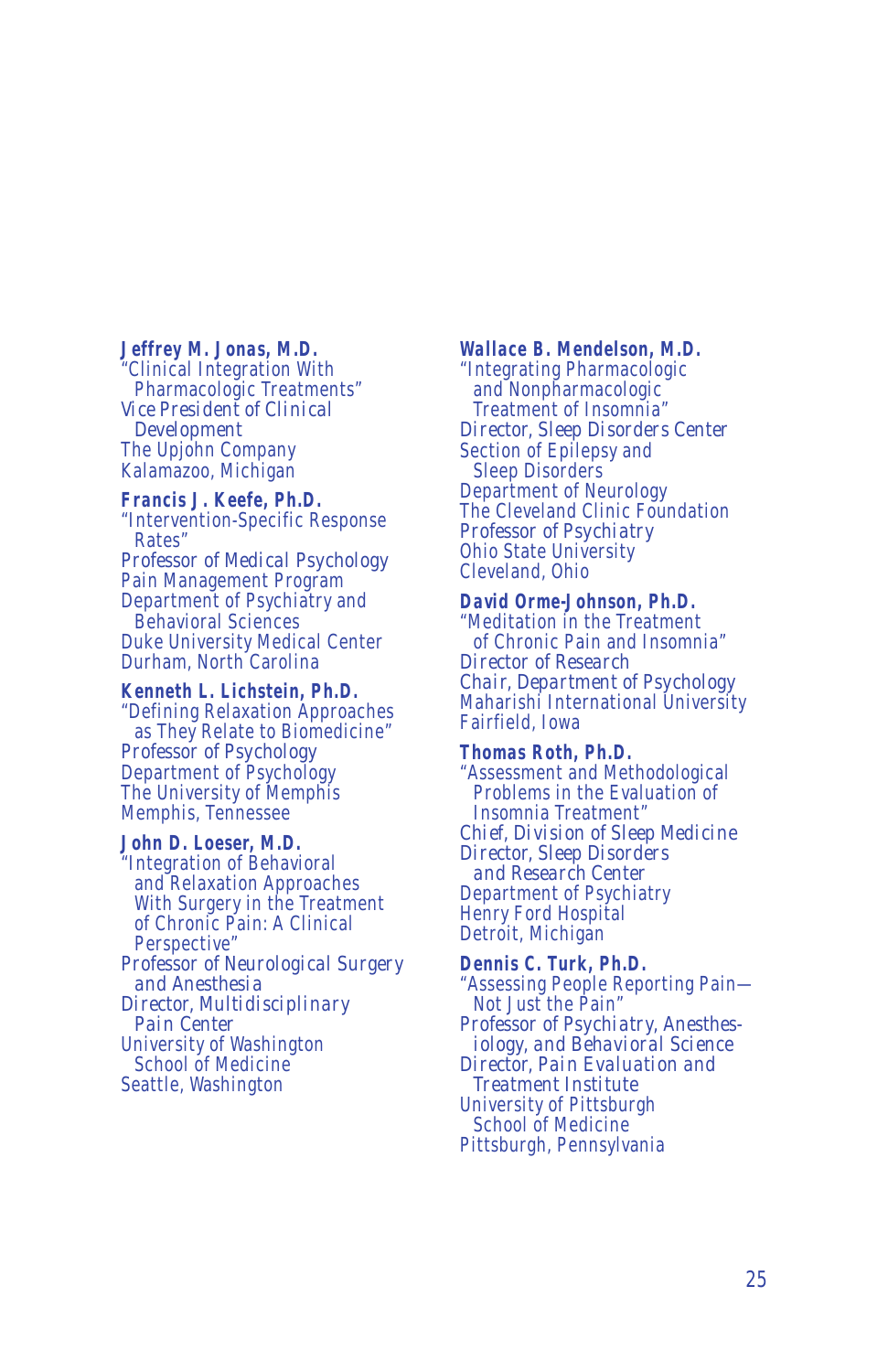# *Planning Committee*

#### **Richard Friedman, Ph.D.**

*Chairperson Professor of Psychiatry and Behavioral Science*  Department of Psychiatry State University of New York at Stony Brook Stony Brook, New York

**Fred Altman, Ph.D.**  *Acting Chief*  Basic Prevention and Behavioral Medicine Research Branch Division of Epidemiology and Services Research National Institute of Mental Health National Institutes of Health Bethesda, Maryland

#### **Herbert Benson, M.D.**

*Chief, Division of Behavioral Medicine*  Deaconess Hospital *Associate Professor of Medicine*  Mind/Body Medical Institute Boston, Massachusetts

**Jerry M. Elliott** 

*Program Analyst*  Office of Medical Applications of Research National Institutes of Health Bethesda, Maryland

**John H. Ferguson, M.D.**  *Director*  Office of Medical Applications of Research National Institutes of Health Bethesda, Maryland

Richard Gracely, Ph.D. *Research Psychologist*  Neuropathic and Pain Measurement Section Neurobiology and Anesthesiology Branch National Institute of Dental Research National Institutes of Health Bethesda, Maryland

**Anita Greene, M.A.**  *Public Affairs Officer*  Office of Alternative Medicine National Institutes of Health Bethesda, Maryland

**J. David Haddox, D.D.S., M.D.**  *Assistant Professor*  Anesthesiology and Psychiatry Emory University School of Medicine Atlanta, Georgia

**William H. Hall**  *Director of Communications*  Office of Medical Applications of Research National Institutes of Health Bethesda, Maryland

**Peter J. Hauri, Ph.D.**  *Professor of Psychology*  Mayo Medical School *Director, Insomnia Program*  Department of Psychology Sleep Disorders Center The Mayo Clinic Rochester, Minnesota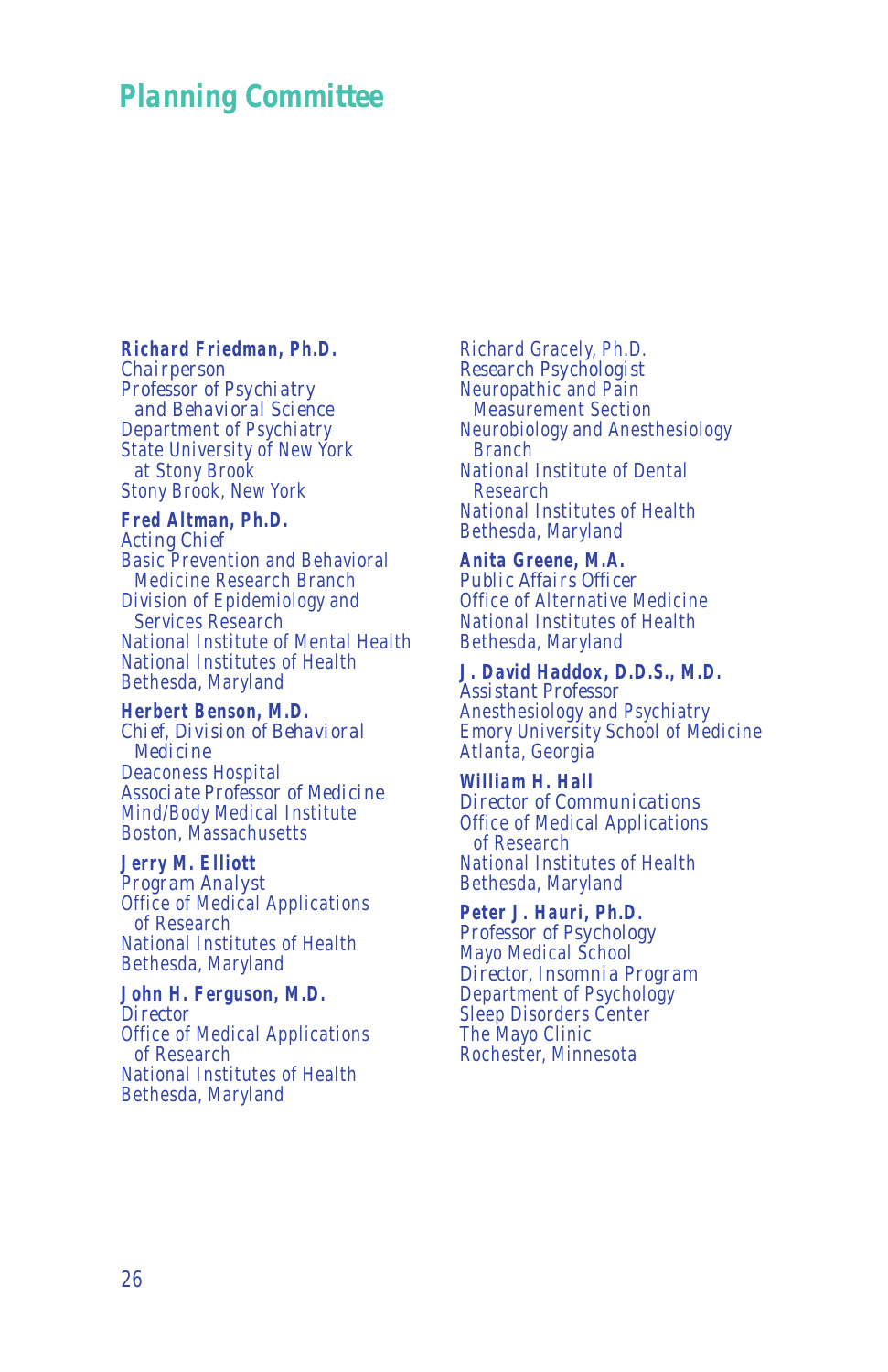#### **Peter G. Kaufmann, Ph.D.**

*Group Leader*  Behavioral Medicine Scientific Research Group National Heart, Lung, and Blood Institute National Institutes of Health Bethesda, Maryland

**James P. Kiley, Ph.D.**  *Director, National Center on Sleep Disorders Research*  National Heart, Lung, and Blood Institute National Institutes of Health Bethesda, Maryland

**Mary D. Leveck, Ph.D., R.N.**  *Health Scientist Administrator*  Division of Extramural Programs National Institute of Nursing Research National Institutes of Health Bethesda, Maryland

**Charlotte B. McCutchen, M.D.**  *Medical Officer*  Epilepsy Branch Division of Convulsive, Developmental, and Neuromuscular Disorders National Institute of Neurological Disorders and Stroke National Institutes of Health Bethesda, Maryland

**Andrew A. Monjan, Ph.D., M.P.H.**  *Chief, Neurobiology of Aging Program*  Neuroscience and Neuropsychology of Aging Program National Institute on Aging National Institutes of Health Bethesda, Maryland

#### **Stanley R. Pillemer, M.D.**  *Medical Officer*  Office of Prevention, Epidemiology, and Clinical Applications

National Institute of Arthritis and Musculoskeletal and Skin Diseases National Institutes of Health Bethesda, Maryland

#### **Julius Richmond, M.D.**

*Conference and Panel Chairperson The John D. MacArthur Professor of Health Policy Emeritus*  Department of Social Medicine Harvard Medical School Boston, Massachusetts

#### **Charles Sherman, Ph.D.**

*Deputy Director*  Office of Medical Applications of Research National Institutes of Health Bethesda, Maryland

#### **John Spencer, Ph.D.**  *Program Analyst*

Office of Alternative Medicine National Institutes of Health Bethesda, Maryland

**Claudette G. Varricchio, D.S.N., R.N.**  *Program Director*  Community Oncology and Rehabilitation Branch Division of Cancer Prevention and Control National Cancer Institute National Institutes of Health Bethesda, Maryland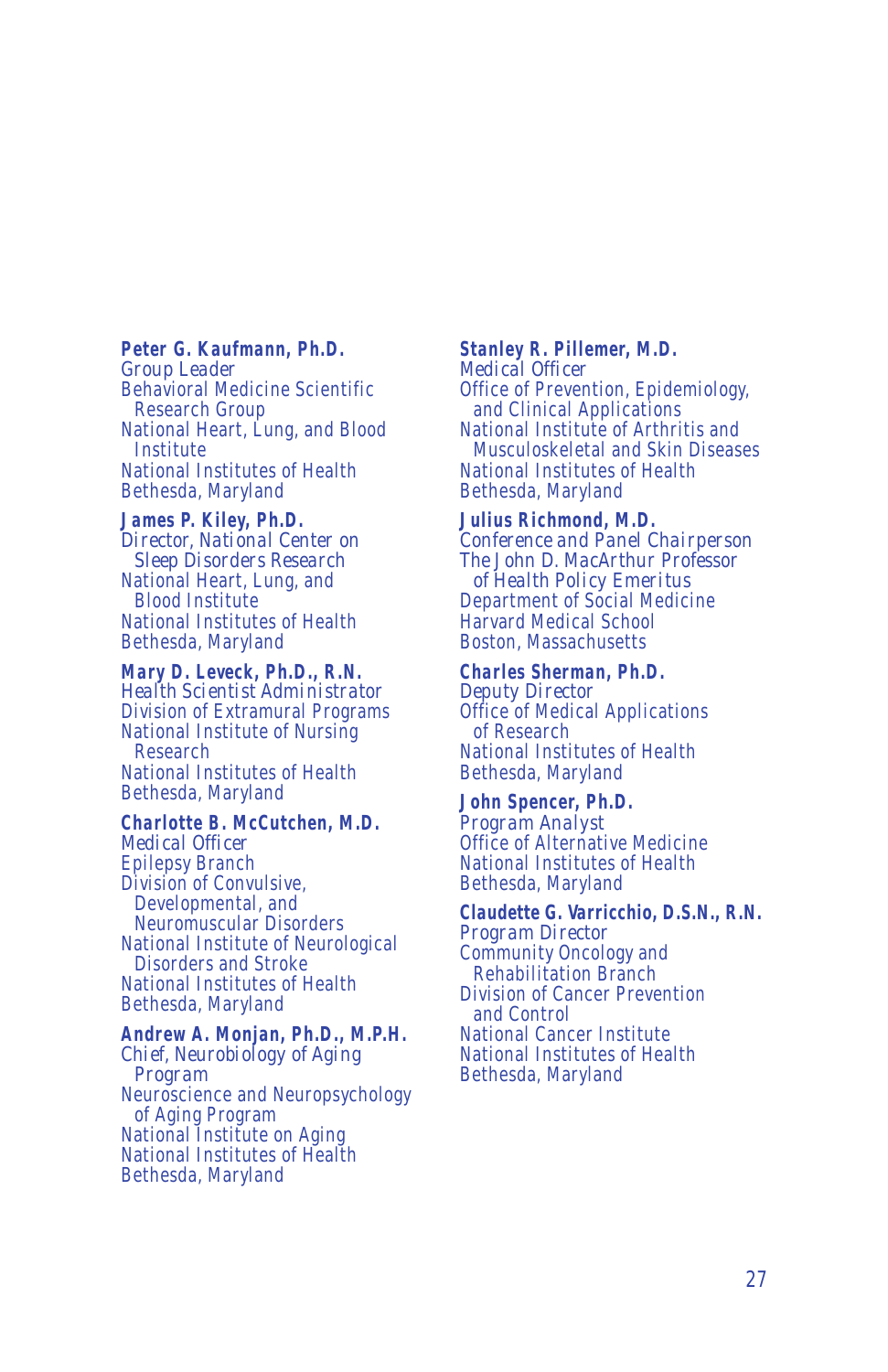# *Conference Sponsors Conference Cosponsors*

## **Office of Medical Applications of Research, NIH**

John H. Ferguson, M.D. *Director* 

**Office of Alternative Medicine, NIH**  Wayne B. Jonas, M.D.

*Director* 

**National Institute of Mental Health**  Rex W. Cowdry, M.D. *Acting Director* 

**National Institute of Dental Research**  Harold C. Slavkin, D.D.S. *Director* 

**National Heart, Lung, and Blood Institute**  Claude Lenfant, M.D. *Director* 

**National Institute on Aging**  Richard J. Hodes, M.D. *Director* 

**National Cancer Institute**  Richard Klausner, M.D. *Director* 

**National Institute of Nursing Research**  Patricia A. Grady, R.N., Ph.D. *Director* 

**National Institute of Neurological Disorders and Stroke**  Zach W. Hall, Ph.D. *Director* 

**National Institute of Arthritis and Musculoskeletal and Skin Diseases**  Stephen I. Katz, M.D., Ph.D. *Director*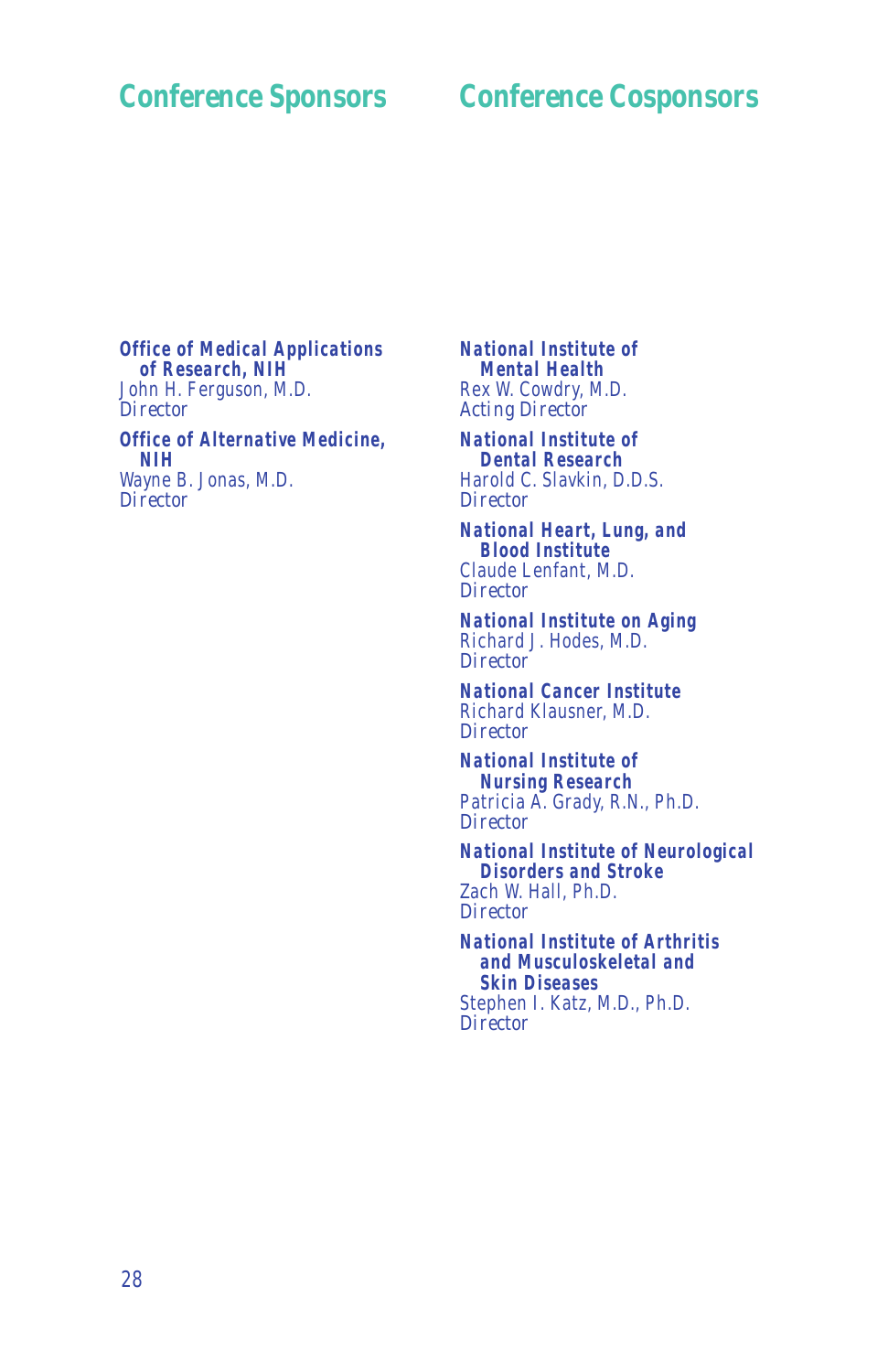# *Bibliography*

The following references were provided by the speakers listed above and were neither reviewed nor approved by the panel.

**Atkinson JH, Slater MA, Patterson TL, Grant I, Garfin SR.** Prevalence, onset, and risk of psychiatric disorders in men with chronic low back pain: a controlled study. *Pain* 1991;45:111–21.

**Beary JF, Benson H.** A simple psychophysiologic technique which elicits the relaxation response. *Psychosom Med* 1974;36:115–20.

**Benson H, Beary JF, Carol MP.** The relaxation response. *Psychiatry*  1974;37:37–46.

**Benson HB.** The relaxation response. New York: William Morrow, 1975.

**Berman BM, Singh BK, Lao L, Singh BB, Ferentz KS, Hartnoll SM.**  Physicians' attitudes toward complementary or alternative medicine: a regional survey. *JABP* 1995;8(5):361–6.

**Blanchard EB, Appelbaum KA, Guarnieri P, Morrill B, Dentinger MP.**  Five year prospective follow-up on the treatment of chronic headache with biofeedback and/or relaxation. *Headache* 1987;27:580–3.

**Blanchard EB, Appelbaum KA, Radnitz CL, Morrill B, Michultka D, Kirsch C, Guarnieri P, Hillhouse J, Evans DD, Jaccard J, Barron KD.**  A controlled evaluation of thermal biofeedback and thermal biofeedback combined with cognitive therapy in the treatment of vascular headache. *J Consult Clin Psychol* 1990;58:216–24.

**Bogaards MC, ter Kuile MM.** Treatment of recurrent tension headache: a meta-analytic review. *Clin J Pain* 1994;10:174–90.

**Bonica JJ.** General considerations of chronic pain in the management of pain (2nd ed.). In: Loeser JD, Chapman CR, Fordyce WE, eds. Philadelphia: Lea & Febiger, 1990. p. 180–2.

**Borkovec TD.** Insomnia. *J Consult Clin Psychol* 1982;50:880–95.

**Bradley LA, Young LD, Anderson KO, et al.** Effects of psychological therapy on pain behavior of rheumatoid arthritis patients: treatment outcome and sixmonth followup. *Arthritis Rheum* 1987;30:1105–14.

**Carr DB, Jacox AK, Chapman RC, et al.** Acute pain management. Guideline Technical Report, No. 1. Rockville, MD: US Department of Health and Human Services, Public Health Service, Agency for Health Care Policy and Research. AHCPR Publication No. 95-0034. February 1995. p. 107–59.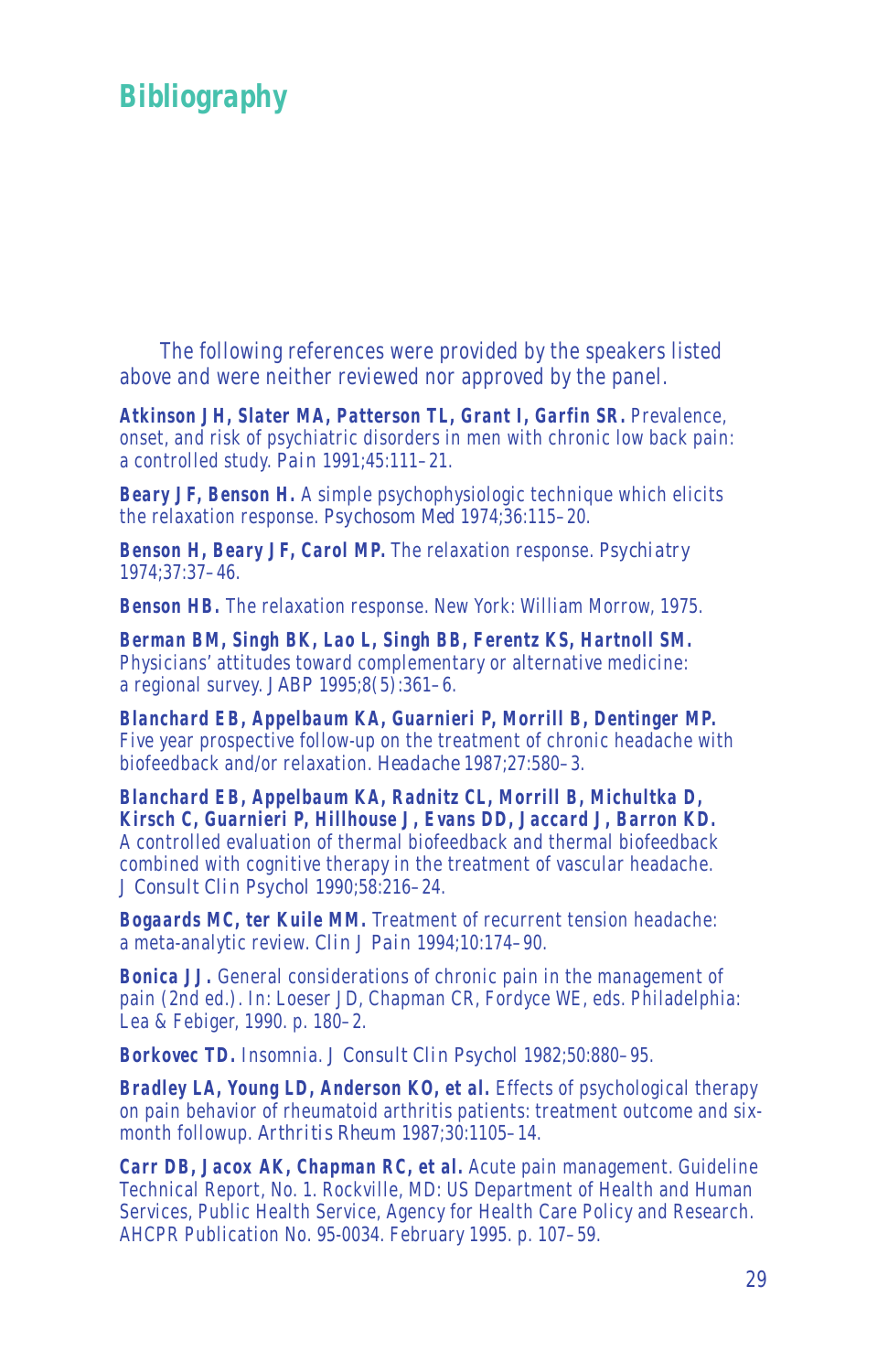**Caudill M, Schnable R, Zuttermeister P, Benson H, Friedman R.** Decreased clinic utilization by chronic pain patients: response to behavioral medicine intervention. *Clin J Pain* 1991;7:305–10.

**Chapman CR, Cox GB.** Anxiety, pain and depression surrounding elective surgery: a multivariate comparison of abdominal surgery patients with kidney donors and recipients. *J Psychosom Res* 1977;21:7–15.

**Coleman R, Zarcone V, Redington D, Miles L, Dole K, Perkins W, Gamanian M, More B, Stringer J, Dement W.** Sleep-wake disorders in a family practice clinic*. Sleep Resear*ch 1980;9:192.

**Crawford HJ**. Brain dynamics and hypnosis: attentional and disattentional processes. *Int J Clin Exp Hypn* 1994;42:204–32.

**Crawford HJ, Gruzelier JH**. A midstream view of the neuropsychophysiology of hypnosis: recent research and future directions. In: Fromm E, Nash MR, eds. Contemporary hypnosis research. New York: Guilford, 1992. p. 227–66.

**Crawford HJ, Gur RC, Skolnick B, Gur RE, Benson D.** Effects of hypnosis on regional cerebral blood flow during ischemic pain with and without suggested hypnotic analgesia. *Int J Psychophysiol* 1993;15:181–95.

**Cutler RB, Fishbain DA, Rosomoff HL, Abdel-Moty E, Khalil TM, Steele- Rosomoff R**. Does nonsurgical pain center treatment of chronic pain return patients to work? *Spine* 1994;19(6):643–52.

**Daan S, Beersma DGM, Borbély A.** The timing of human sleep: recovery process gated by a circadian pacemaker. *Am J Physiol* 1984;246:R161–78.

**Eisenberg DM, Kessler RC, Foster C, Norlock FE, Calkins DR, Delbanco TL.** Unconventional medicine in the United States. Prevalence, costs and patterns of use. *N Engl J Med* 1993.

**Eppley KR, Abrams AI, Shear** J. Differential effects of relaxation techniques on trait anxiety: a meta-analysis. *J Clin Psychol* 1989;45(6):957–74.

**Fields HL, Basbaum AI.** Central nervous system mechanisms of pain modulation. In: Wall PD, Melzack R, eds. Textbook of pain (3rd ed.). London: Churchill-Livingstone, 1994. p. 243–57.

**Fields HL, Heinricher MM, Mason P.** Neurotransmitters in nociceptive modulatory circuits. *Annu Rev Neurosci* 1991;14:219–45.

**Fishbain DA, Rosomoff HL, Goldberg M, Cutler R, Abdel-Moty E, Khalil TM, Steele-Rosomoff R**. The prediction of return to the workplace after multidisciplinary pain center treatment. *Clin J Pain* 1993;9:3–15.

**Flor H, Birbaumer N**. Comparison of the efficacy of electromyographic biofeedback, cognitive-behavioral therapy, and conservative medical interventions in the treatment of chronic musculoskeletal pain. *J Consult Clin Psychol* 1993;61:653–8.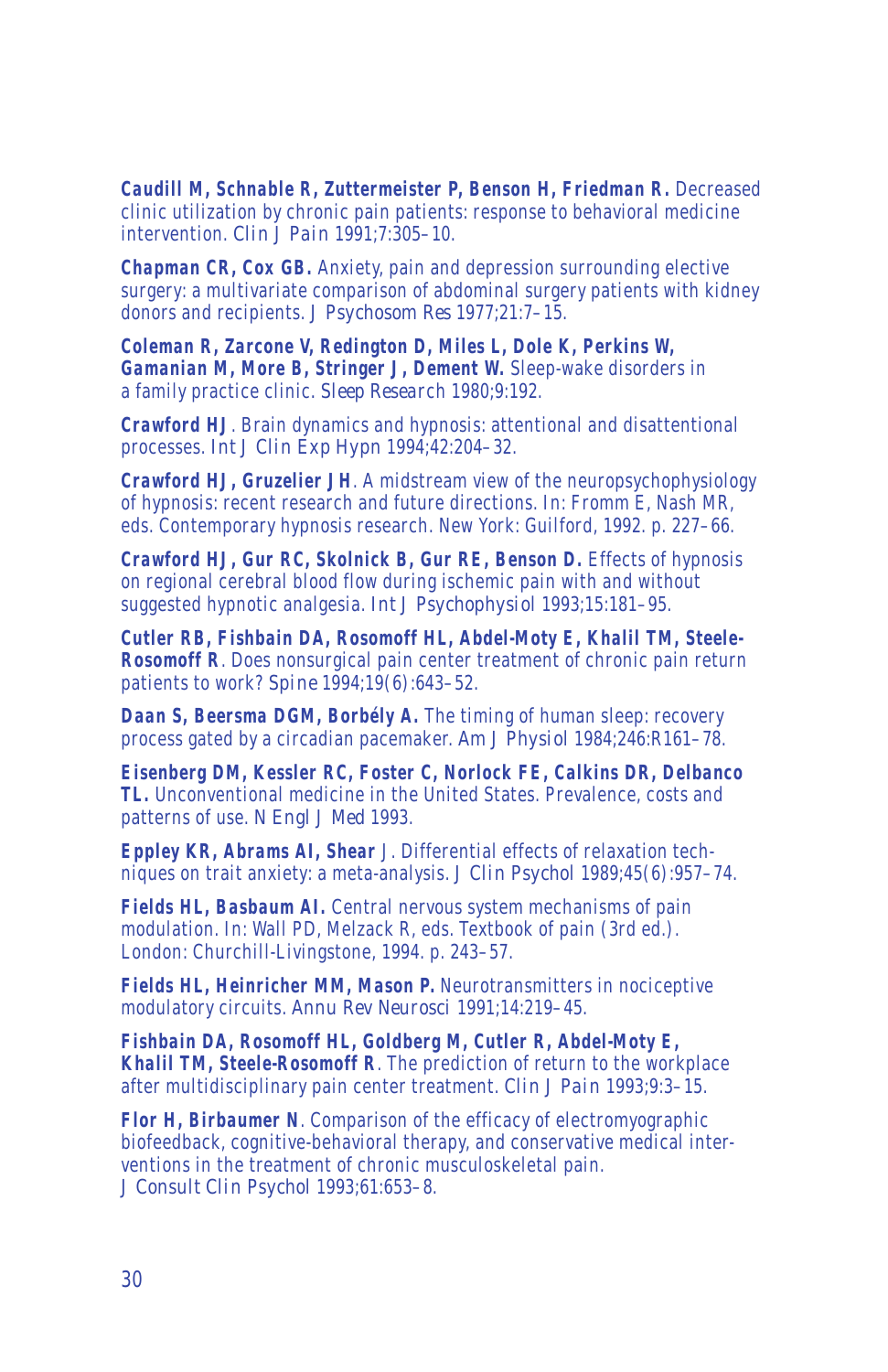**Gallagher RM, Rauh V, Haugh L, Milhous R, Callas P, Langelier R, Frymoyer J.** Determinants of return to work in low back pain. *Pain*  1989;39(1):55–68.

**Gallagher RM, Woznicki M.** Low back pain rehabilitation. In: Stoudemire A, Fogel BS, eds. Medical psychiatric practice (Vol. 2). APA Press, 1993.

**Guideline for the clinical evaluation of analgesic drugs.** U.S. Department of Health and Human Services, Public Health Service (FDA) Docket No. 91D-0425, December 1992;1–26.

**Hauri PJ, ed.** Case studies in insomina. New York: Plenum Medical Books, 1991.

**Heinrich RL, Cohen MJ, Naliboff BD, Collins GA, Bonebakker AD.**  Comparing physical and behavior therapy for chronic low back pain on physical abilities, psychological distress, and patients' perceptions. *J Behav Med* 1985;8:61–78.

**Herron LD. Turner J.** Patient selection for lumbar laminectomy and discectomy with a revised objective rating system. *Clin Orthop* 1985;199:145–52.

**Hilgard ER, Hilgard JR.** Hypnosis in the relief of pain (rev. ed.). New York: Brunner/Mazel, 1994.

**Hoffman JW, Benson H, Arns PA, Stainbrook GL, Landberg L, Young JB, Gill A.** Reduced sympathetic nervous system responsivity associated with the relaxation response. *Science* 1982;215:190–2.

**Holroyd KA, Andrasik F, Noble J.** Comparison of EMG biofeedback and a credible pseudotherapy in treating tension headache. *J Behav Med*  1980;3:29–39.

**Jacobs G, Benson H, Friedman** R. Home-based central nervous assessment of multifactor behavioral intervention for chronic sleep onset insomnia. *Behav Ther* 1993;24:159–74.

**Jacobs G, Benson H, Friedman R.** Topographic EEG mapping of relaxation response biofeedback and self regulation, in press.

**Jacobs GD, Rosenberg PA, Friedman R, Matheson J, Peavy GM, Domar AD, Benson H**. Multifactor behavioral treatment of chronic sleep-onset insomnia using stimulus control and the relaxation response. *Behav Modif*  1993;17:498–509.

**Jacobson E**. Progressive relaxation. Chicago: University of Chicago Press, 1929.

**Jacox AK, Carr DB, Payne R, et al.** Management of cancer pain. Clinical Practice Guideline, No. 9. Rockville, MD: US Department of Health and Human Services, Public Health Service, Agency for Health Care Policy and Research. AHCPR Publication No. 94-00592. March 1994.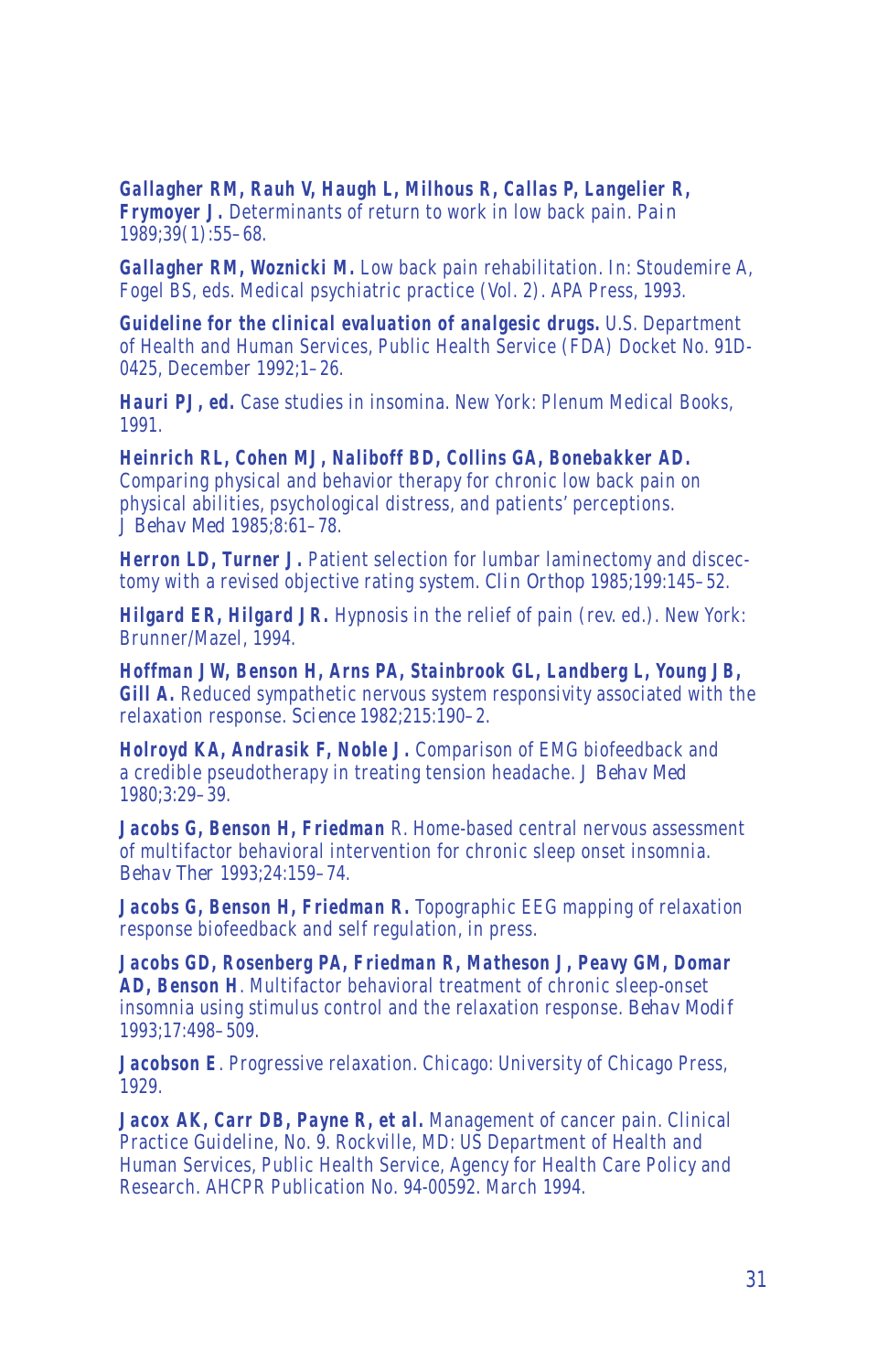**Jones BE.** Basic mechanisms of sleep-wake states. In: Kryger MH, Roth T, Dement WC, eds. Principles and practice of sleep medicine. Philadelphia: WB Saunders, 1994. p. 145–62.

**Kabat-Zinn J, Lipworth L, Burney R.** The clinical use of mindfulnessmeditation for the self-regulation of chronic pain. *J Behav Med*  1985;8(2):163–90.

**Kaplan RM.** Behavior as the central outcome in health care. *Am Psychol*  1990;45:1211–20.

**Keefe FJ, Caldwell DS, Williams DA, Gil KM, Mitchell D, Robertson D, Robertson C, Martinez S, Nunley J, Beckham JC, Helms M. Pain coping** skills training in the management of osteoarthritic knee pain: a comparative study. *Behav Ther* 1990;21:49–62.

LeBars D, Calvino B, Villanueva L, Cadden S. Physiological approaches to counter-irritation phenomena. In: Trickelbank MD, Curzon G, eds. Stress induced analgesia. London: John Wiley, 1984. p. 67–101.

**Lichstein KL.** Clinical relaxation strategies. New York: Wiley, 1988.

Linton SL, Bradley LA, Jensen I, Spangfort E, Sundell L. The secondary prevention of low back pain: a controlled study with follow-up. *Pain*  1989;36:197–207.

**Loeser JD, Bigos SJ, Fordyce WE, Volinn EP.** Low back pain. In: Bonica JJ, ed. The management of pain. Philadelphia: Lea & Febiger, 1990. p. 1448–83.

Lorig KR, Chastain R, Ung E, Shoor S, Holman HR. Development and evaluation of a scale to measure the perceived self-efficacy of people with arthritis. *Arthritis Rheum* 1989B;32(1):37–44.

**Lorig KR, Seleznick M, Lubeck D, Ung E, Chastain R, Holman HR.** The beneficial outcomes of the arthritis self-management course are not adequately explained by behavior change. *Arthritis Rheum* 1989A;32(1):91–5.

**Mason PM, Back S, Fields HL.** A confocal laser microscopic study of enkephalin immunoreactive appositions onto physiologically identified neurons in the rostral ventromedial medulla. *J Neurosci* 1992;12(10):4023–36.

**Mayer TG, Gatchel RJ, Mayer H, Kishino N, Mooney V.** A prospective two-year study of functional restoration in industrial low back pain. *JAMA* 1987;258:1763–8.

**McCaffery M, Beebe A.** Pain: clinical manual for nursing practice. St. Louis: CV Mosby, 1989.

**McClusky HY, Milby JB, Switzer PK, Williams V, Wooten V.** Efficacy of behavioral versus triazolam treatment in persistent sleep-onset insomnia. *Am J Psychiatry* 1991;148:121–6.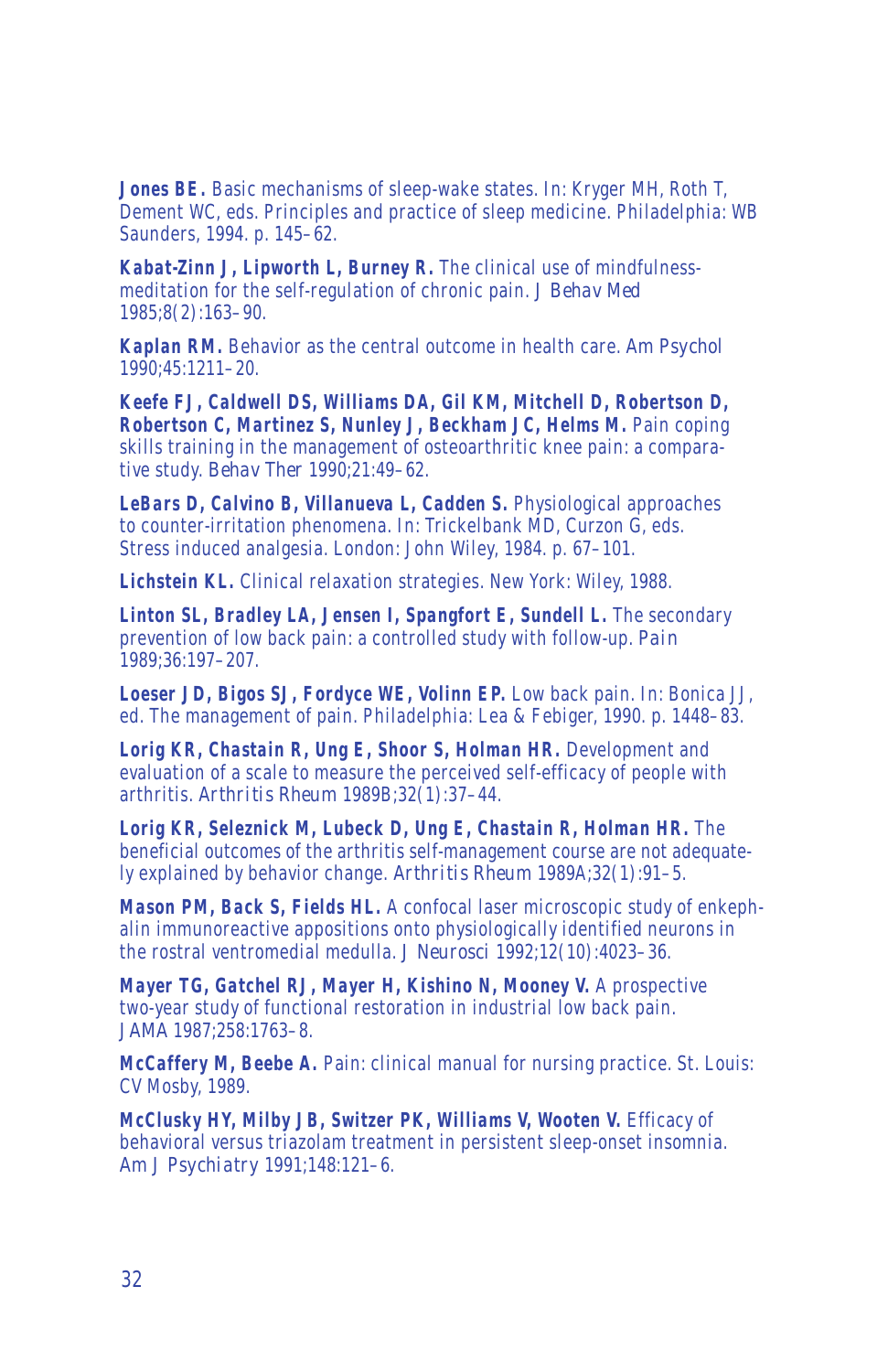**McDonald-Haile J, Bradley LA, Bailey MA, Schan CA, Richter JE.** 

Relaxation training reduces symptom reports and acid exposure in gastroesophageal reflux disease patients. *Gastroenterology* 1994;107:61–9.

**Mellinger GD, Balter MB, Uhlenhuth EH**. Insomnia and its treatment: prevalence and correlates. *Arch Gen Psychiatry* 1985;42:225–32.

**Mendelson WB.** Human sleep: research and clinical care. New York: Plenum Press, 1987. p. 1–436.

**Milby JB, Williams V, Hall JN, Khuder S, McGill T, Wooten V.** Effectiveness of combined triazolam-behavioral therapy for primary insomnia. *Am J Psychiatry* 1993;150:1259–60.

**Mills WW, Farrow JT.** The Transcendental Meditation technique and acute experimental pain. *Psychosom Med* 1981;43(2):157–64.

**Morin CM, ed.** Insomnia. New York: Guilford Press, 1993.

**Morin CM, Culbert JP, Schwartz SM.** Nonpharmacological interventions for insomnia: a meta-analysis of treatment efficacy. *Am J Psychiatry*  1994;151(8):1172–80.

**Morin CM, Galore B, Carry T, Kowatch RA.** Patients' acceptance of psychological and pharmacological therapies for insomnia. *Sleep* 1992;15:302–5.

**Mountz JM, Bradley LA, Modell JG, Alexander RW, Triana-Alexander M, Aaron LA, Stewart KE, Alarcón GS, Mountz JD.** Fibromyalgia in women: abnormalities of regional cerebral blood flow in the thalamus and the caudate nucleus and in pain threshold levels. *Arthritis Rheum* 1995;38:926–38.

**Murtagh DRR, Greenwood KM.** Identifying effective psychological treatments for insomnia: a meta-analysis. *J Consult Clin Psychol* 1995;63(1):79–89.

**National Commission on Sleep Disorders Research.** Wake Up America: A National Sleep Alert, Vol. 1. Executive Summary and Executive Report, Report of the National Commission on Sleep Disorders Research, January 1993. Washington DC:1993, p. 1–76.

**National Sleep Foundation.** Gallup poll survey: insomnia in America, 1991.

**Neher JO, Borkan JM.** A clinical approach to alternative medicine (editorial). *Arch Fam Med* (United States) 1994;3(10):859–61.

**Onghena P, Van Houdenhove B.** Antidepressant-induced analgesia in chronic non-malignant pain: a meta-analysis of 30 placebo-controlled studies. *Pain*   $1992:49(2):205-19.$ 

**Orme-Johnson DW.** Medical care utilization and the Transcendental Meditation program. *Psychosom Med* 1987;49(1):493–507.

**Prien R, Robinson D.** Evaluation of hypnotic medications. Clinical Evaluation of Psychotropic Drugs Principles and Guidelines 1994; 22:579–92.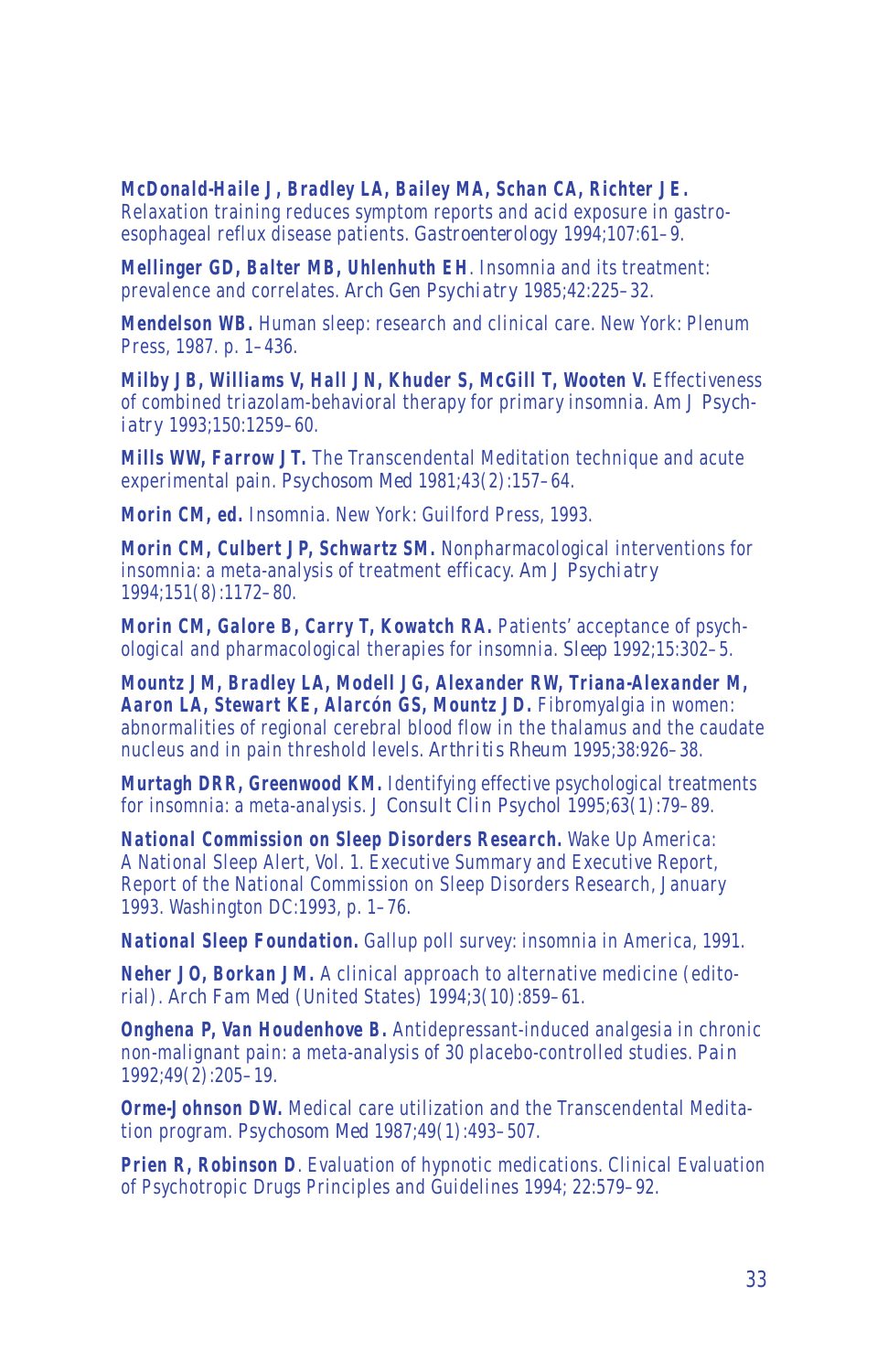**Schwarzer R, ed.** Self-efficacy: thought control of action. Washington, DC: Hemisphere Publishing, 1992.

**Smith JC.** Cognitive-behavioral relaxation training. New York: Springer, 1990.

**Spielman AJ, Saskin P, Thorpy MJ.** Treatment of chronic insomnia by restriction of time in bed. *Sleep* 1987;10:45–56.

**Stepanski EJ.** Behavioral therapy for insomnia. In: Kryger MH, Roth T, Dement WC, eds. Principles and practice of sleep medicine. Philadelphia: WB Saunders, 1994. p. 535–41.

**Steriade M**. Sleep oscillations and their blockage by activating systems. *J Psychiatry Neurosci* 1994;19:354–8.

**Sternbach RA.** Pain and "hassles" in the United States: findings of the Nuprin Report. *Pain* 1986;27:69–80.

**Sternbach RA**. Survey of pain in the United States: The Nuprin Report. *Clin J Pain* 1986;2:49–53.

**Stoller MK**. Economic effects of insomnia. *Clin Ther* 1994;16(5).

**Syrjala KL**. Integrating medical and psychological treatments for cancer pain. In: Chapman CR, Foley KM, eds. Current and emerging issues in cancer pain: research and practice. New York: Raven Press, 1995.

**Szymusiak R**. Magnocellular nuclei of the basal forebrain: substrates of sleep and arousal regulation. *Sleep* 1995;18:478–500.

**Turk DC.** Customizing treatment for chronic pain patients. Who, what, and why. *Clin J Pain* 1990;6:255–70.

**Turk DC, Marcus DA.** Assessment of chronic pain patients. *Sem Neurol*  1994;14:206–12.

Turk DC, Melzack R. Handbook of pain assessment. New York: Guilford Press, 1992.

**Turk DC, Rudy TE.** Toward an empirically derived taxonomy of chronic pain patients: integration of psychological asssessment data. *J Consult Clin Psychol* 1988;56:233–8.

**Turner JA, Clancy S.** Comparison of operant behavioral and cognitivebehavioral group treatment for chronic low back pain. *J Consult Clin Psychol* 1984;56:261–6.

**Wallace RK, Benson H, Wilson AF.** A wakeful hypometabolic state. *Am J Physiol* 1971;221:795–9.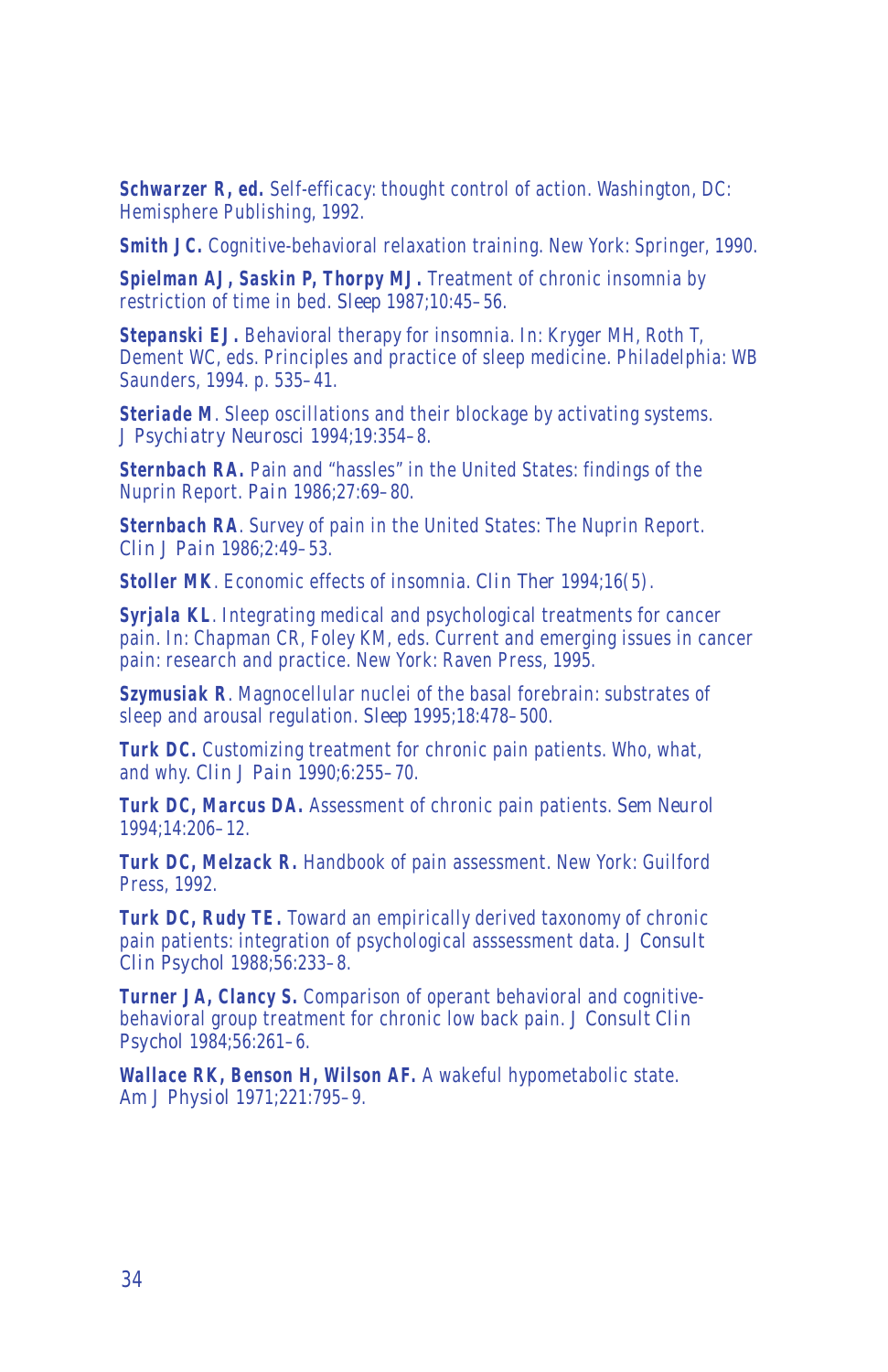# **INTEGRATION OF BEHAVIORAL AND RELAXATION APPROACHES INTO THE TREATMENT OF CHRONIC PAIN AND INSOMNIA**

*A Continuing Medical Education Activity Sponsored by the National Institutes of Health* 

# **OBJECTIVE**

The objective of this NIH Technology Assessment Statement is to inform the biomedical research and clinical practice communities of the results of the NIH Technology Assessment Conference on Integration of Behavioral and Relaxation Approaches Into the Treatment of Chronic Pain and Insomnia. The statement provides state-of-the-art information regarding these techniques and their role in treating chronic pain and insomnia, and presents the conclusions and recommendations of the technology assessment panel regarding these issues. In addition, the statement identifies those areas of study that deserve further investigation. Upon completing this educational activity, the reader should possess a clear working clinical knowledge of the state-of-the-art regarding this topic.

# **ACCREDITATION**

The National Institutes of Health is accredited by the Accreditation Council for Continuing Medical Education to sponsor continuing medical education for physicians. The National Institutes of Health designates this continuing medical education activity for 1 credit hour in Category I of the Physician's Recognition Award of the American Medical Association. Each physician should claim only those hours of credit that he/she actually spent in the educational activity.

# **EXPIRATION**

This form must be completed and postmarked by **December 31, 1997**, for eligibility to receive continuing medical education credit for this continuing medical education activity. The expiration date for this test may be extended beyond December 31, 1997. Beginning January 1, 1998, please check the NIH Consensus Development Program web site (http://consensus.nih.gov) or call the NIH Office of Medical Applications of Research at 301-496-1144 for information regarding an extended expiration date for this continuing medical education activity.

# **INSTRUCTIONS**

The statement contains the correct answers to the following 13 questions. Select your answer(s) to each question and write the corresponding letter(s) in the answer space provided. Mail the completed test by the expiration date shown above to the address at the end of this test. You will receive notification of your test results within 2 to 3 weeks. If you have successfully completed the test (10 or more correct answers), you will receive a certificate for 1 hour of CME credit along with your test results. Photocopies of this form are acceptable. There is no fee for participating in this continuing education activity.



**National Institutes Of Health**  Continuying Medical Education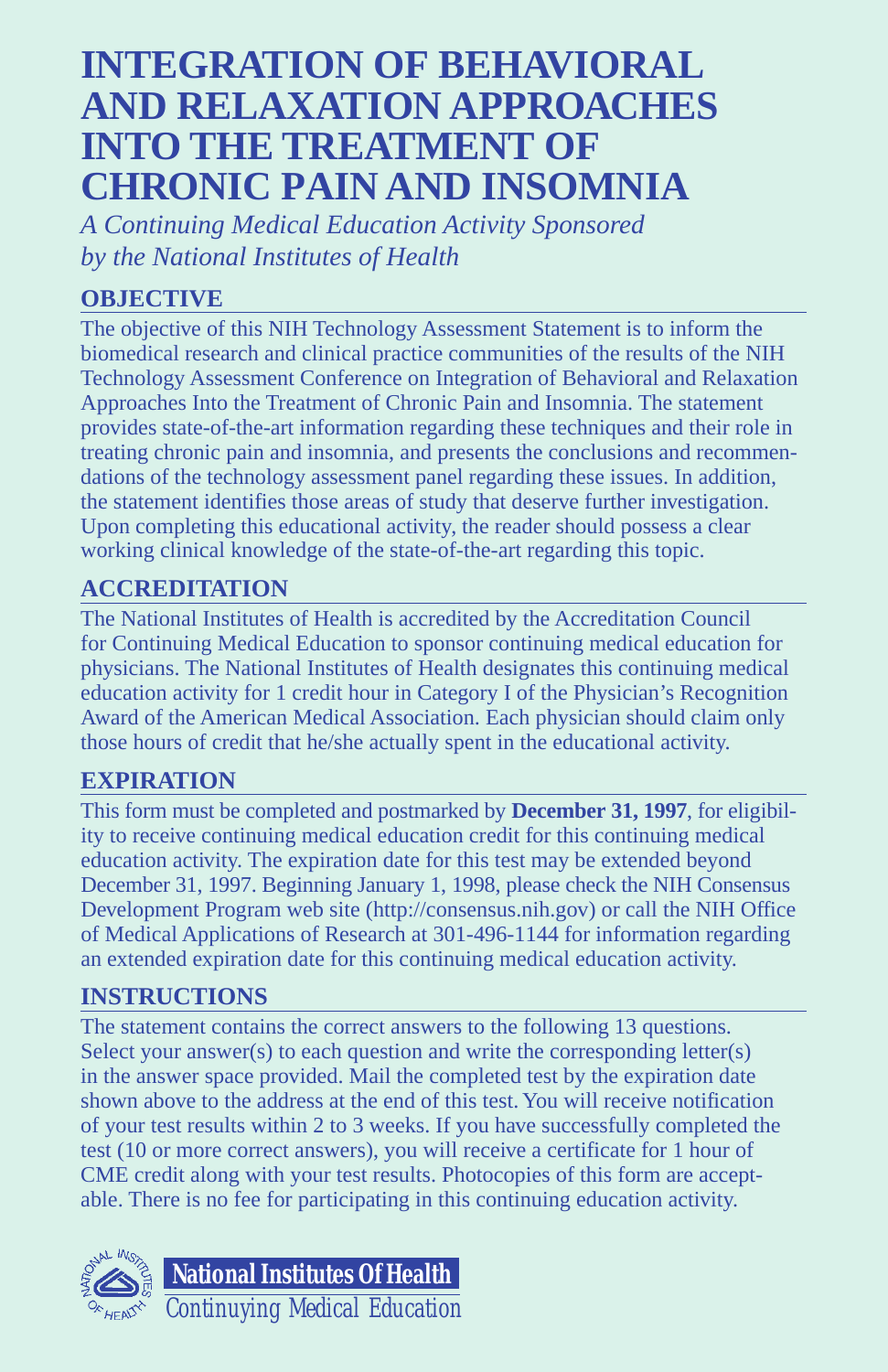- 1. Which of the following is NOT a characteristic of chronic pain?
	- a. persists beyond a reasonable period of healing
	- b. pain is proportionate to demonstrable tissue damage
	- c. frequently develops from an acute injury
	- d. frequently accompanied by alterations in sleep

# **ANSWER \_\_\_\_\_\_\_**

- 2. Categories of disturbed sleep include:
	- a. inability to fall asleep
	- b. inability to maintain sleep
	- c. early awakening
	- d. all of the above

# **ANSWER \_\_\_\_\_\_\_**

- 3. All relaxation techniques share which of the following basic components? *(You must indicate all that are true.)* 
	- a. achievement of nondirected relaxation and a specific therapeutic goal
	- b. repetitive focus on a word, sound, prayer, phrase, body sensation, or muscular activity
	- c. the adoption of a passive attitude toward intruding thoughts and a return to focus

# **ANSWER(S) \_\_\_\_\_\_**

- 4. Which of the following is NOT considered a brief method of relaxation?
	- a. self-control relaxation
	- b. autogenic training
	- c. deep breathing
	- d. paced respiration

**ANSWER \_\_\_\_\_\_\_** 

- 5. Which of the following is NOT a component of hypnosis?
	- a. attentional focusing through the use of imagery, distraction, or relaxation
	- b. introduction of specific goals
	- c. surrendering control to a hypnotherapist
	- d. continued use of new behavior

# **ANSWER \_\_\_\_\_\_\_**

- 6. Cognitive-behavioral therapy interventions include: *(You must indicate all that are true.)* 
	- a. education
	- b. skills acquisition
	- c. cognitive and behavioral rehearsal
	- d. generalization and maintenance

**ANSWER(S) \_\_\_\_\_\_**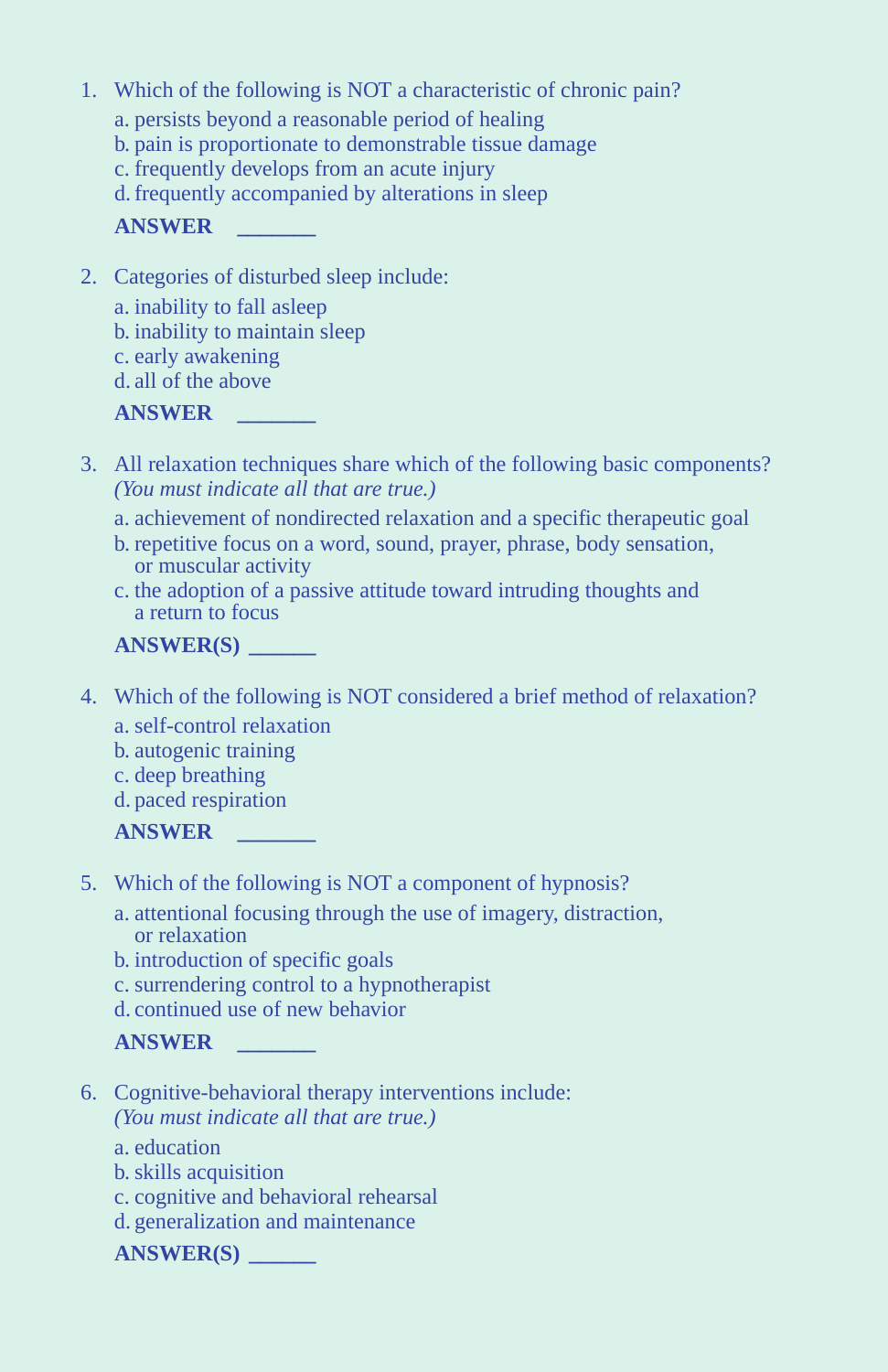- 7. For which of the following behavioral medicine interventions did the panel find strong evidence for effectiveness? *(You must indicate all that are true.)* 
	- a. biofeedback for headache treatment
	- b. hypnosis in the treatment of pain associated with cancer
	- c. relaxation for chronic pain
	- d. cognitive-behavioral therapy for chronic pain

# **ANSWER(S) \_\_\_\_\_\_**

- 8. Which of the following is NOT an effective treatment for reducing insomnia?
	- a. sleep restriction
	- b. progressive muscle relaxation
	- c. stimulus control
	- d. multimodal treatment

# **ANSWER \_\_\_\_\_\_\_**

- 9. Which of the following were identified by the panel as pain transmission pathways? *(You must indicate all that are true.)* 
	- a. spinal cord–nucleus tractus solitarius–hypothalamic cortex pathway
	- b. spinal cord–thalamic–frontal cortex–anterior cingulate pathway
	- c. spinal cord–hypothalamus–hippocampal pathway
	- d. spinal cord–thalamic–somatosensory cortex pathway

# **ANSWER(S) \_\_\_\_\_\_**

- 10. Relaxation techniques as a group work by:
	- a. increasing sympathetic activity
	- b. reducing parasympathetic activity
	- c. reducing sympathetic activity
	- d. increasing muscle tension

# **ANSWER \_\_\_\_\_\_\_**

- 11. Which of the following is a key to altering subjective experiences of pain?
	- a. learning to repress negative emotions
	- b. cathartic venting
	- c. alteration of expectations
	- d. redirecting depression

# **ANSWER \_\_\_\_\_\_\_**

- 12. Which of the following brain structures are affected by behavioral techniques such as sleep restriction and stimulus control?
	- a. locus ceruleus and suprachiasmatic nucleus
	- b. brainstem and pineal body
	- c. amygdala and hippocampus
	- d. suprachiasmatic nucleus and hippocampus

# **ANSWER \_\_\_\_\_\_\_**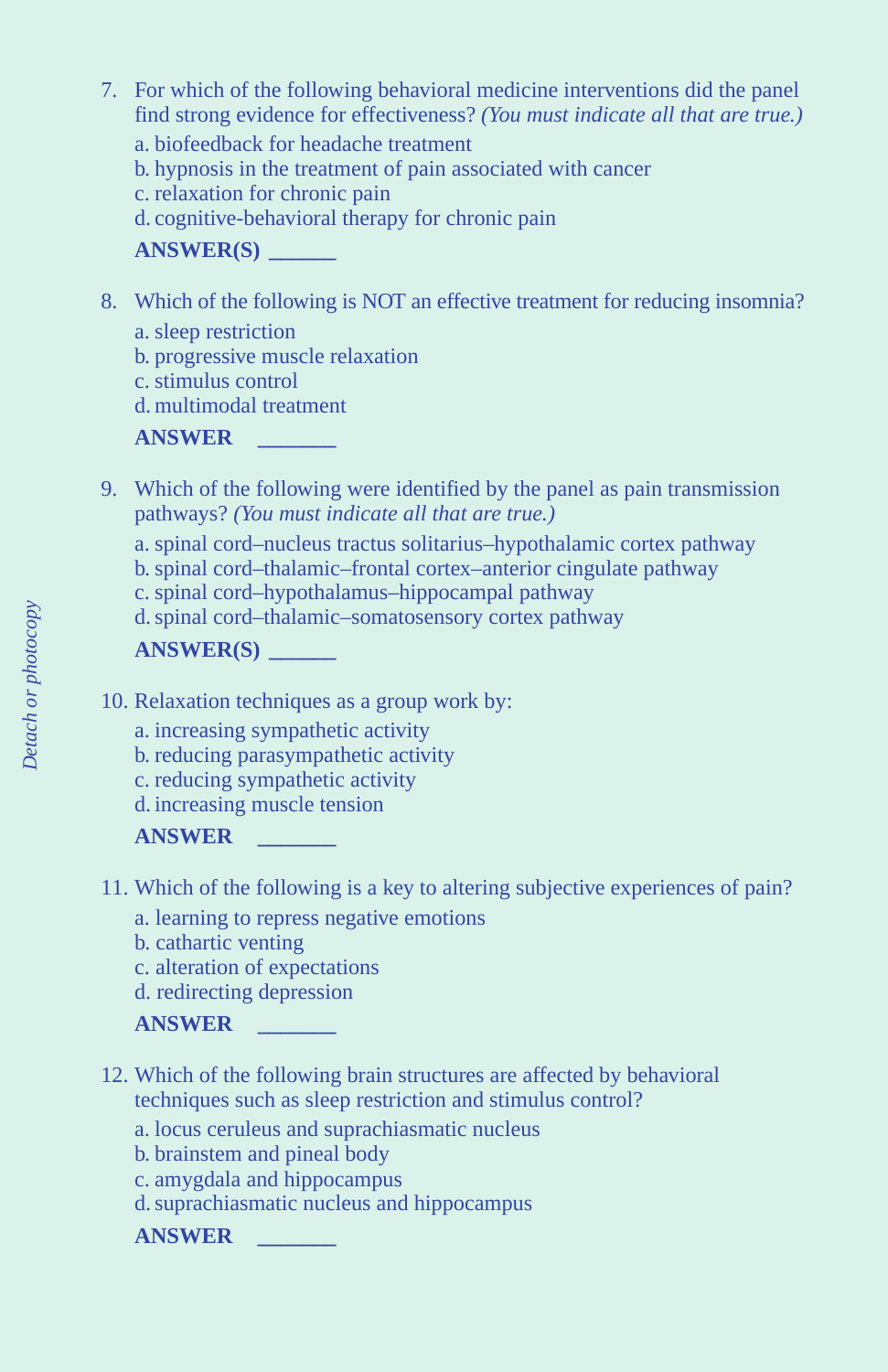13. Which of the following is NOT a barrier to the integration of behavioral interventions into medical care?

a. reimbursement from insurance companies

b. emphasis on the biopsychosocial model in medicine

c. lack of standardization of outcome measures

d. lack of dissemination of empirical studies

Your answer to the following two questions is optional and will have no effect on the grading results of this test.

Was the objective of this continuing education activity clearly stated?

a. not at all

b. very little

c. somewhat

d. considerably e. completely

**ANSWER \_\_\_\_\_\_\_** 

Did the activity planners provide the necessary information to meet the stated goals and objectives?

- a. not at all b. very little
- c. somewhat
- d. considerably
- e. completely

**ANSWER \_\_\_\_\_\_\_** 

| <b>NAME</b> ( <i>Please type or print clearly</i> ) |                                                                                                                         |              |            |  |
|-----------------------------------------------------|-------------------------------------------------------------------------------------------------------------------------|--------------|------------|--|
| TITLE                                               |                                                                                                                         |              |            |  |
| <b>ADDRESS</b>                                      |                                                                                                                         |              |            |  |
| <b>CITY</b>                                         |                                                                                                                         | <b>STATE</b> | <b>ZIP</b> |  |
| <b>PHONE</b>                                        |                                                                                                                         | <b>FAX</b>   |            |  |
| Please mail test to: CME Program                    | <b>Office of Medical Applications of Research</b><br><b>National Institutes of Health</b><br>Federal Building, Room 618 |              |            |  |

*7550 Wisconsin Avenue MSC9120* 

*Bethesda, MD 20892-9120*